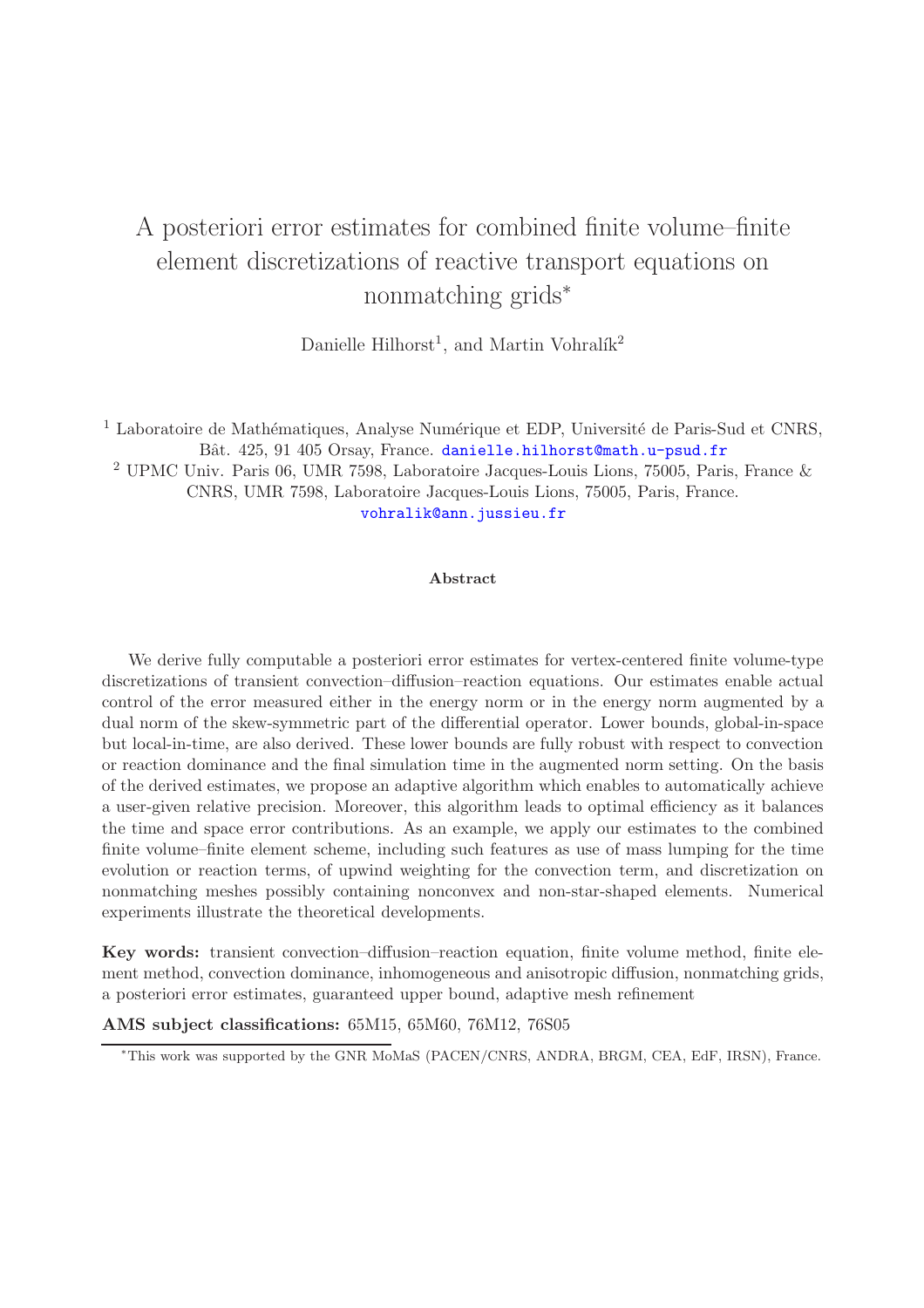# 1 Introduction

We consider in this paper the time-dependent convection–diffusion–reaction problem

$$
u_t - \nabla \cdot (\mathbf{S} \nabla u) + \nabla \cdot (u\mathbf{v}) + ru = f \qquad \text{in } \Omega \times (0, T), \tag{1.1a}
$$

$$
u(\cdot,0) = u_0 \qquad \text{in } \Omega,\tag{1.1b}
$$

<span id="page-1-1"></span><span id="page-1-0"></span>
$$
u = 0 \qquad \text{on } \partial\Omega \times (0, T), \tag{1.1c}
$$

where **S** is in general an inhomogeneous and anisotropic (nonconstant full-matrix) diffusion– dispersion tensor, **v** is a (dominating) velocity field, r is a reaction function, f is a source term,  $u_0$  prescribes the initial condition,  $\Omega \subset \mathbb{R}^d$ ,  $d = 2, 3$ , is a polygonal (polyhedral for  $d = 3$ ) domain (open, bounded, and connected set), and  $(0, T)$  is a time interval. Our purpose is to derive a posteriori error estimates for conforming locally conservative discretizations of problem [\(1.1a\)](#page-1-0)–[\(1.1c\)](#page-1-1). A particular attention will be payed to the combined finite volume–finite element scheme [\[13\]](#page-24-0) on nonmatching grids.

One of the first works on a posteriori error estimates for finite element discretizations of steady convection–diffusion–reaction problems are those of Angermann [\[2\]](#page-20-0) and of Eriksson and Johnson [\[9\]](#page-24-1). In these works, the overestimation factor depends unfavorably on the ratio between convection and diffusion. Estimates with semi-robust lower bounds in the energy norm and estimates with robust lower bounds in the energy norm augmented by the dual norm of the material derivative were then derived by Verfürth respectively in  $[23]$  and  $[26]$ . The robustness result has been extended to the unsteady case in [\[25\]](#page-25-2). Recently, attention has also been paid to vertexcentered finite volume methods. Let us mention, in the steady convection–diffusion–reaction case and energy norm setting, Lazarov and Tomov [\[17\]](#page-24-2), Carstensen et al. [\[7\]](#page-24-3), Nicaise [\[18\]](#page-24-4), [\[30\]](#page-25-3), and Ju et al. [\[16\]](#page-24-5). Fewer results are known in the unsteady case.  $L^1$ -norm estimates for nonlinear problems are derived by Ohlberger [\[19\]](#page-24-6), whereas the energy norm setting has been pursued in, e.g., Felcman and Kubera [\[15\]](#page-24-7) or Amaziane et al. [\[1\]](#page-20-1). Typically, the estimate only gives the error upper bound up to an undetermined constant, so that the actual error control is not possible.

The present paper aims at enriching the known results for vertex-centered finite volume-type methods in several directions. Firstly, we derive fully and easily computable estimates, not featuring any undetermined constants. We achieve this by introducing  $H(\text{div}, \Omega)$ -conforming locally conservative diffusive and convective flux reconstructions, following [\[29,](#page-25-4) [31,](#page-25-5) [10,](#page-24-8) [11\]](#page-24-9). Consequently, the estimates allow for actual error control in unsteady convection–diffusion–reaction problems. Secondly, we propose a space-time adaptive algorithm which equilibrates properly the time and space contributions in the sense that they are in actual balance, not weighted by any undetermined quantities. Moreover, this algorithm is proposed to guarantee a user-given relative precision in the simulation. Thirdly, following [\[25\]](#page-25-2), we also prove a lower error bound. Fourthly, our results are valid for a larger family of conforming locally conservative discretizations, in the framework of the so-called combined finite volume–finite element method, cf. Feistauer et al. [\[14\]](#page-24-10) and the references therein. Consequently, the analysis includes such features as use of mass lumping for the time evolution or reaction terms. Lastly, we also treat the case of very general nonmatching meshes possibly containing nonconvex and non-star-shaped elements; convergence analysis of the combined finite volume–finite element method on such meshes (for degenerate parabolic convection–diffusion–reaction problems) was carried out in [\[13\]](#page-24-0).

The paper is organized as follows: in Section [2,](#page-2-0) the continuous problem is described. Section [3](#page-3-0) collects the notation of the discrete setting and introduces the combined finite volume–finite element scheme. In Sections [4](#page-7-0) and [5,](#page-12-0) the a posteriori error estimate and its efficiency is respectively stated and proved. Finally, an adaptive algorithm is presented in Section [6](#page-17-0) and numerical experiments in Section [7.](#page-19-0)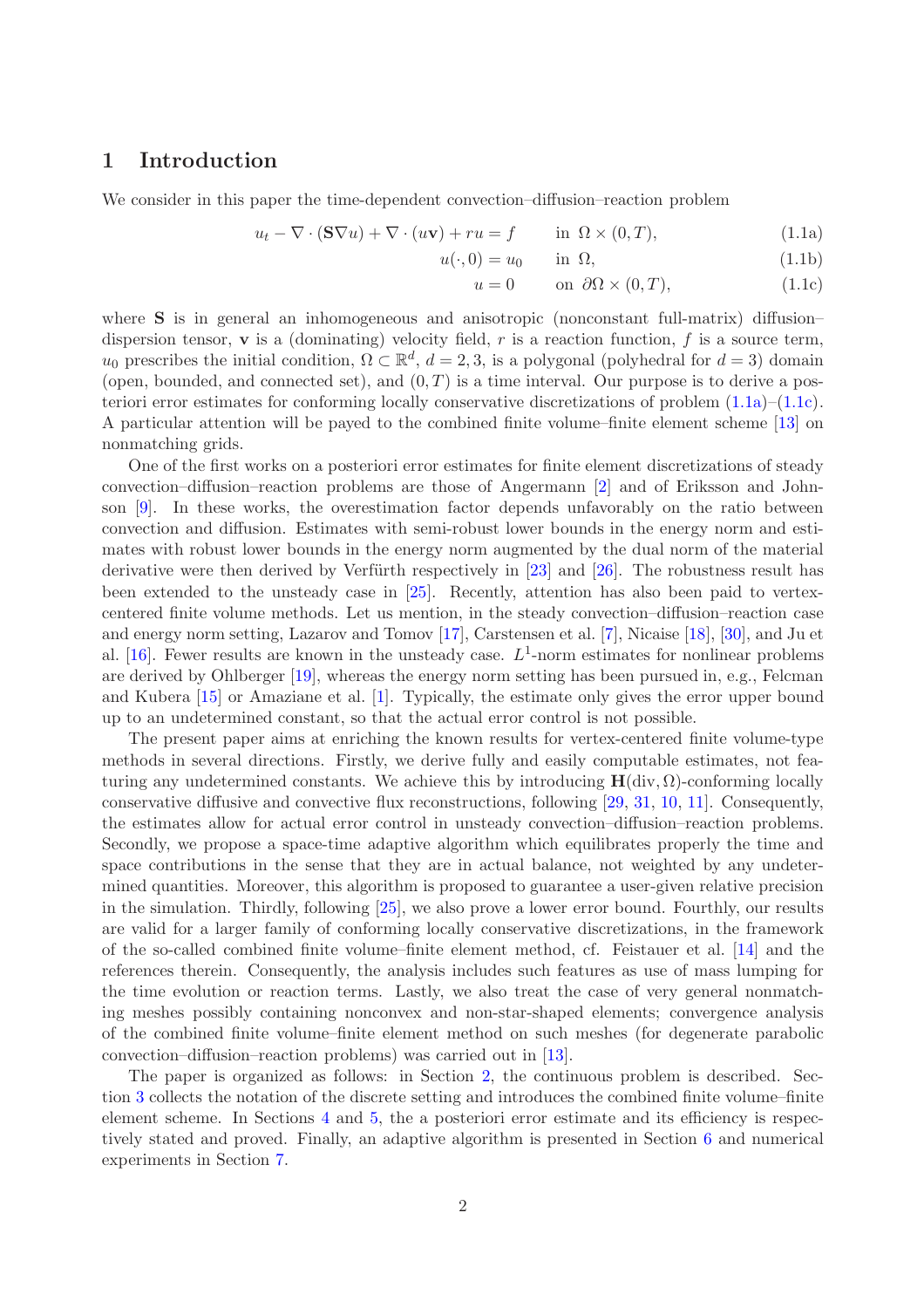# <span id="page-2-0"></span>2 The continuous setting

We state in this section our assumptions on the data and define a weak solution of problem  $(1.1a)$  $(1.1c).$  $(1.1c).$ 

#### <span id="page-2-1"></span>2.1 Assumptions on the data

Let the time interval  $(0,T]$  be split such that  $0 = t_0 < \ldots < t_n < \ldots < t_N = T$  and define  $\tau_n := t_n - t_{n-1}, \ n \in \{1, ..., N\}.$  On each time interval  $(t_{n-1}, t_n], \ n \in \{1, ..., N\}$ , consider a partition  $\mathcal{D}_h^n$  of  $\Omega$  into closed polygons such that  $\overline{\Omega} = \bigcup_{D \in \mathcal{D}_h^n} D$  and such that the intersection of the interiors of two different polygons is empty. Denote the set of its sides (edges for  $d = 2$  and faces for  $d = 3$ ) by  $\mathcal{F}_h^n$ . Also set  $Q_T := \Omega \times (0, T)$ . In the sequel, we will use the notation |R| for the d'-dimensional Lebesgue measure of  $R \subset \mathbb{R}^{d'}$ ; at the same time |R| stands for the cardinality of a set R.

We suppose that the data of problem  $(1.1a)$ – $(1.1c)$  satisfy:

Assumption (A) (Data)

(A1)  $\mathbf{S}_{ij} \in L^{\infty}(Q_T)$ ,  $1 \leq i, j \leq d$ , is a symmetric, bounded, and uniformly positive definite tensor such that for all  $n \in \{1, ..., N\}$  and for all  $D \in \mathcal{D}_h^n$ ,

$$
C_{\mathbf{S},D}^{n} \mathbf{u} \cdot \mathbf{u} \geq \mathbf{S}(\mathbf{x},t)\mathbf{u} \cdot \mathbf{u} \geq c_{\mathbf{S},D}^{n} \mathbf{u} \cdot \mathbf{u}, C_{\mathbf{S},D}^{n} > 0, c_{\mathbf{S},D}^{n} > 0 \quad \forall \mathbf{u} \in \mathbb{R}^{d}
$$
  
for a.e.  $\mathbf{x} \in D$  and a.e.  $t \in (t_{n-1}, t_n];$ 

 $(A2)$   $\mathbf{v} \in \mathbf{L}^{\infty}(Q_T)$  such that  $\nabla \cdot \mathbf{v} \in L^2(0,T;L^{\infty}(\Omega))$  such that for all  $n \in \{1,\ldots,N\}$  and for all  $D \in \mathcal{D}_h^n$ ,

$$
|\mathbf{v}(\mathbf{x},t)| \le C_{\mathbf{v},D}^n, C_{\mathbf{v},D}^n \ge 0 \quad \text{for a.e. } \mathbf{x} \in D \text{ and a.e. } t \in (t_{n-1}, t_n];
$$

 $(A3)$   $r \in L^{\infty}(Q_T);$ 

(A4) For all  $n \in \{1, ..., N\}$  and for all  $D \in \mathcal{D}_h^n$ ,

$$
\frac{1}{2}\nabla \cdot \mathbf{v}(\mathbf{x},t) + r(\mathbf{x},t) \ge c_{\mathbf{v},r,D}^n, \nabla \cdot \mathbf{v}(\mathbf{x},t) + r(\mathbf{x},t) \le C_{\mathbf{v},r,D}^n, \nr(\mathbf{x},t) \le C_{r,D}^n, \quad c_{\mathbf{v},r,D}^n \ge 0, C_{\mathbf{v},r,D}^n \ge 0, C_{r,D}^n \ge 0 \nfor a.e. \mathbf{x} \in D \text{ and a.e. } t \in (t_{n-1}, t_n];
$$

(A5)  $f \in L^2(Q_T)$ ;

$$
(A6) u_0 \in L^{\infty}(\Omega);
$$

(A7) if  $c^n_{\mathbf{v},r,D} = 0$ , then  $C^n_{\mathbf{v},r,D} = 0$ .

## 2.2 Continuous problem

Let  $X := L^2(0,T; H_0^1(\Omega))$ ,  $X' = L^2(0,T; H^{-1}(\Omega))$ , and  $Z := \{v \in X; v_t \in X'\}$ . Let  $v \in Z$ . We define  $\mathcal{B}(v) \in X'$  by

<span id="page-2-2"></span>
$$
\langle \mathcal{B}(v), \varphi \rangle := \langle v_t, \varphi \rangle + (\mathbf{S} \nabla v, \nabla \varphi) + (\nabla \cdot (v\mathbf{v}), \varphi) + (rv, \varphi) \tag{2.1}
$$

for all  $\varphi \in H_0^1(\Omega)$  and a.e.  $t \in (0,T)$ . Here  $\langle \cdot, \cdot \rangle$  stands for the duality pairing between  $H^{-1}(\Omega)$ and  $H_0^1(\Omega)$  and  $(\cdot, \cdot)$  for the  $L^2(\Omega)$  scalar product. We will also use  $(\cdot, \cdot)_R$  for the  $L^2(R)$  scalar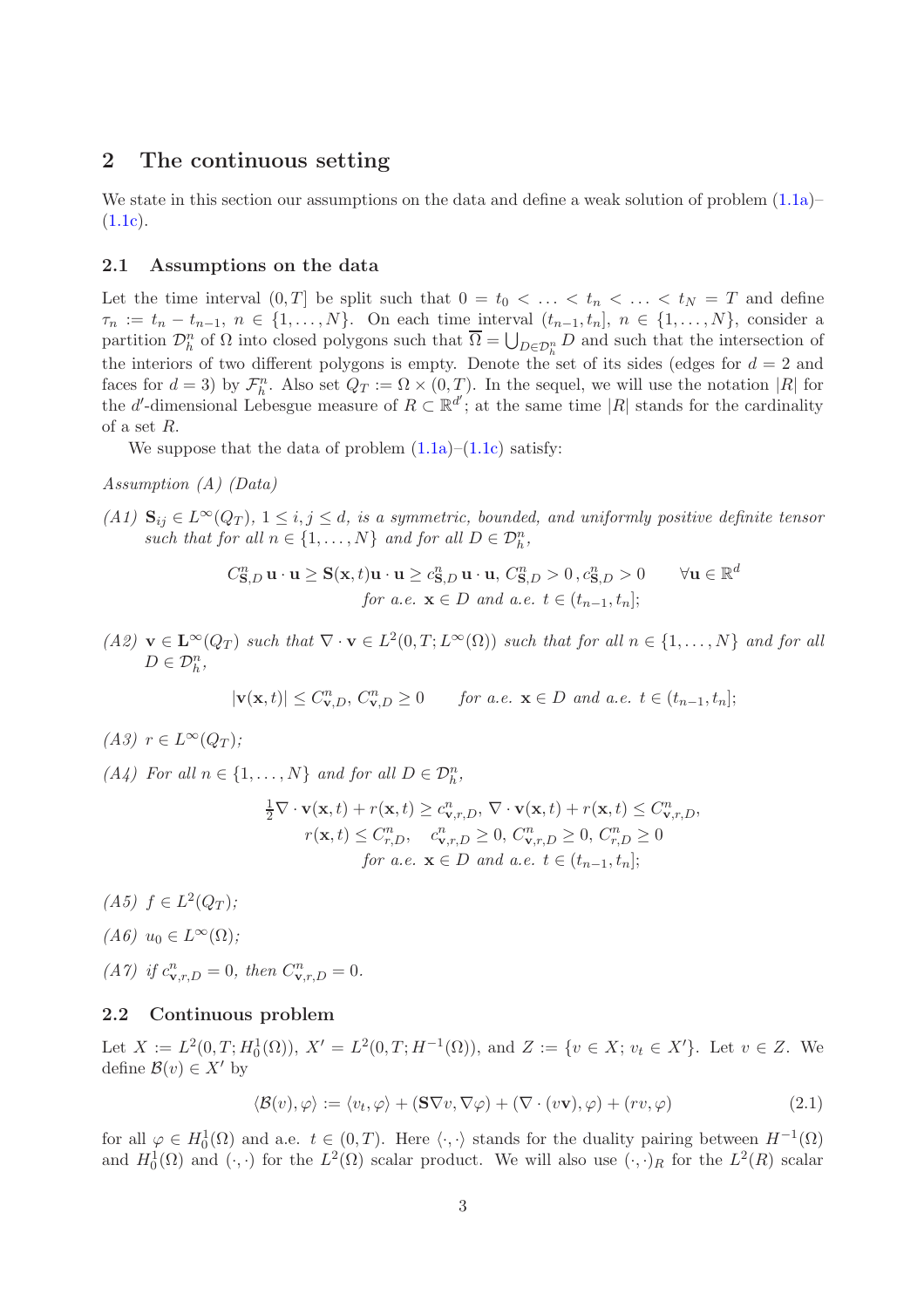product on  $R \subset \Omega$  and  $\langle \cdot, \cdot \rangle_R$  for the  $L^2(R)$  scalar product on  $R \subset \mathbb{R}^{d-1}$ . We say that a function u is a weak solution of problem  $(1.1a)$ – $(1.1c)$  if  $u \in Z$ ,  $u(\cdot, 0) = u_0$  in  $H^{-1}(\Omega)$ , and u satisfies the equality

<span id="page-3-1"></span>
$$
\langle \mathcal{B}(u), \varphi \rangle = (f, \varphi) \tag{2.2}
$$

for a.e.  $t \in (0, T)$  and for all  $\varphi \in H_0^1(\Omega)$ .

<span id="page-3-4"></span>For  $v \in X$ , we introduce the space-time energy norm

$$
\|v\|_X^2 := \int_0^T \|v(\cdot, t)\|^2 dt,
$$
  

$$
\|v\|^2 := \|\mathbf{S}^{\frac{1}{2}} \nabla v\|^2 + \|(\frac{1}{2}\nabla \cdot \mathbf{v} + r)^{\frac{1}{2}} v\|^2,
$$
 (2.3)

where  $\|\cdot\|$  denotes the  $L^2(\Omega)$  norm.

Assumption (A) then implies

<span id="page-3-3"></span>
$$
\frac{1}{2}||v(\cdot,T)||^2 + ||v||_X^2 \le \int_0^T \langle \mathcal{B}(v), v \rangle dt + \frac{1}{2}||v(\cdot,0)||^2 \qquad \forall v \in Z.
$$
 (2.4)

Under Assumptions  $(A)$ , there in particular exists a unique solution of  $(2.2)$ .

Define, for  $v \in Z$ ,

$$
b_{A}(v) := \nabla \cdot (v\mathbf{v}) - \frac{1}{2} (\nabla \cdot \mathbf{v}) v,
$$
\n(2.5)

<span id="page-3-5"></span>and, for all  $\varphi \in H_0^1(\Omega)$  and a.e.  $t \in (0, T)$ ,  $\mathcal{B}_S(v)$ ,  $\mathcal{B}_A(v) \in X'$  by

$$
\langle \mathcal{B}_{\mathcal{S}}(v), \varphi \rangle := (\mathbf{S} \nabla v, \nabla \varphi) + ((\frac{1}{2} \nabla \cdot \mathbf{v} + r)v, \varphi), \langle \mathcal{B}_{\mathcal{A}}(v), \varphi \rangle := (b_{\mathcal{A}}(v), \varphi).
$$
\n(2.6)

We will in the sequel also need a space Y, inspired by that of [\[25\]](#page-25-2):  $Y := \{v \in X; \partial_t v + b_A(v) \in X'\}$ that we equip with its graph norm

<span id="page-3-2"></span>
$$
||v||_Y^2 := ||v||_X^2 + ||\partial_t v + b_A(v)||_{X'}^2.
$$
\n(2.7)

Recall that

$$
\|\partial_t v + b_A(v)\|_{X'} = \sup_{\varphi \in X; \, \|\varphi\|_X = 1} \int_0^T \langle \partial_t v + b_A(v), \varphi \rangle(t) dt.
$$

We will also localize the  $\|\cdot\|_X$  and  $\|\cdot\|_Y$  norms on  $(t_{n-1}, t_n], n \in \{1, ..., N\}$ , as follows:

$$
\begin{aligned}\n||v||_{X(t_{n-1},t_n)}^2 &:= \int_{t_{n-1}}^{t_n} |||v(\cdot,t)|||^2 \, \mathrm{d}t, \\
||v||_{Y(t_{n-1},t_n)}^2 &:= \quad ||v||_{X(t_{n-1},t_n)}^2 + ||\partial_t v + b_A(v)||_{X'(t_{n-1},t_n)}^2.\n\end{aligned}
$$

# <span id="page-3-0"></span>3 The combined finite volume–finite element method

We define in this section admissible grids and the combined finite volume–finite element scheme. This section can be skipped if the reader is only interested in a posteriori error estimates for conforming locally conservative methods and not in the details of the present scheme.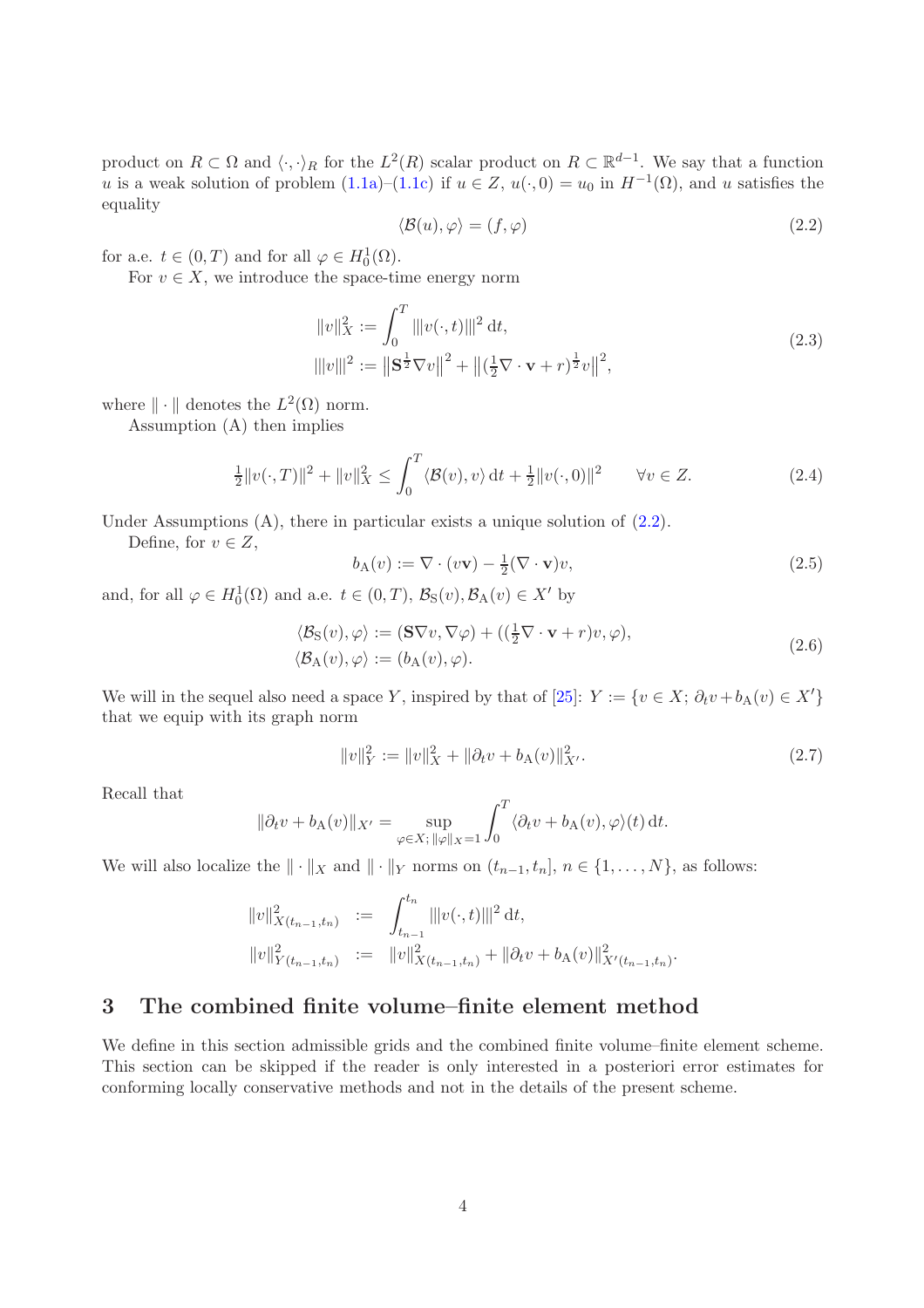

<span id="page-4-0"></span>Figure 1: Primal nonmatching grid  $\mathcal{D}_h^n$  (dashed) and dual triangular grid  $\mathcal{T}_h^n$  (solid) with  $D, E \in$  $\mathcal{D}_h^n$ ,  $V_D$ ,  $V_E \in \mathcal{V}_h^{n,\text{int}}$ ,  $V_F \in \mathcal{V}_h^{n,\text{ext}}$ ,  $\sigma_{D,E} = \partial D \cap \partial E \in \mathcal{F}_h^{n,\text{int}}$ , and  $\sigma_{E,F} \in \mathcal{F}_h^{n,\text{ext}}$ 

## <span id="page-4-1"></span>3.1 Grids

We call the grid  $\mathcal{D}_h^n$  introduced in Section [2.1](#page-2-1) a *primal grid* of  $\Omega$ . In particular we admit nonmatching grids, i.e., the case where there exist two different polygons  $D, E \in \mathcal{D}_h^n$  such that their intersection is not an empty set but it is not a common vertex, edge, or face of  $D$  and  $E$ . We also allow for nonconvex elements and elements which are not star-shaped. An example of an admissible primal grid is given in Figure [1](#page-4-0) by the dashed line. We suppose that there exists a family of points  $\mathcal{V}_h^{\bar{n},\text{int}}$  $h_h^{n,m}$  such that there is one point  $V_D$  in the interior of D associated with each  $D \in \mathcal{D}_h^n$ . For  $D \in \mathcal{D}_h^n$ , we denote by  $\mathcal{F}_D$  the set of subsets  $\sigma$  of  $\partial D$  such that there exists  $E \in \mathcal{D}_h^n$ such that  $\sigma = \sigma_{D,E} := \partial D \cap \partial E$  has a positive  $(d-1)$ -dimensional Lebesgue measure. If there is a part of  $\partial D$  with a positive  $(d-1)$ -dimensional Lebesgue measure lying on the boundary, then  $\mathcal{F}_D$ contains in addition a union of  $\sigma = \sigma_{D,E} \subset \partial D \cap \partial \Omega$  covering  $\partial D \cap \partial \Omega$  and such that each  $\sigma_{D,E}$ has a positive  $(d-1)$ -dimensional Lebesgue measure and contains exactly one point  $V_E \in \mathcal{V}_h^{n,\text{ext}}$ defined below. We remark that  $\partial D = \sum_{\sigma_{D,E} \in \mathcal{F}_D} \sigma_{D,E}$ , that  $\sigma_{D,E}$  is not necessarily a (whole) side of D, and that  $\sigma_{D,E}$  not necessarily lies in a hyperplane of  $\mathbb{R}^d$ , see Figure [1.](#page-4-0) We denote by  $\mathcal{F}_h^{n,\text{int}}$ h the union of all  $\sigma_{D,E} = \partial D \cap \partial E$  for some  $D, E \in \mathcal{D}_h^n$ , and by  $\mathcal{F}_h^{n,\text{ext}}$  $h^{n,\text{ext}}_h$  the union of all  $\sigma \subset \partial\Omega$ .

A dual grid of  $\Omega$  is a partition  $\mathcal{T}_h^n$  of  $\Omega$  into closed simplices which satisfies the following h properties: (i) The set of points  $\mathcal{V}_h^{n,\text{int}}$ <sup>n, int</sup> is contained in the set of vertices of  $\mathcal{T}_h^n$ , denoted by  $\mathcal{V}_h^n$ ; (ii) The vertices from  $\mathcal{V}_h^{n,\text{ext}}$  $\mathcal{V}_h^{n,\text{ext}} := \mathcal{V}_h^n \setminus \mathcal{V}_h^{n,\text{int}}$  lie on the boundary of  $\Omega$ ; (iii)  $\mathcal{T}_h^n$  is conforming, i.e. the intersection of two different simplices is either an empty set or their common vertex, edge, or face; (iv)  $\overline{\Omega} = \bigcup_{K \in \mathcal{T}_h^n} K$ . This definition is not unique: we have a choice in connecting the different points  $V_D \in \mathcal{V}_h^{n,\text{int}}$  and also a choice in the definition of the vertices on the boundary. The general intention is to find a triangulation such that the transmissibilities  $\mathbb{S}_{D,E}^n$  defined below by [\(3.4\)](#page-5-0) were non-negative, since this implies the discrete maximum principle, see Remark [3.2](#page-6-0) below. We do not impose any particular simultaneous requirement on  $\mathcal{D}_h^n$  and  $\mathcal{T}_h^n$  except of the assumption that the intersection of the sides of  $\mathcal{D}_h^n$  and  $\mathcal{T}_h^n$  has a zero  $(d-2)$ -dimensional Lebesgue measure (in practice, the sides of  $\mathcal{D}_h^n$  and  $\mathcal{T}_h^n$  can intersect but not coincide). An example of a dual grid to a primal nonmatching grid is given in Figure [1](#page-4-0) by the solid line. For  $K \in \mathcal{T}_h^n$ , we denote by  $h_K$ the diameter of K. For a vertex  $V_D \in \mathcal{V}_h^{n,\text{int}}$ , we denote by  $\mathcal{M}(V_D)$  the set of all vertices  $V_E \in \mathcal{V}_h^n$ such that there exists an edge of the dual grid  $\mathcal{T}_h^n$  between  $V_D$  and  $V_E$ .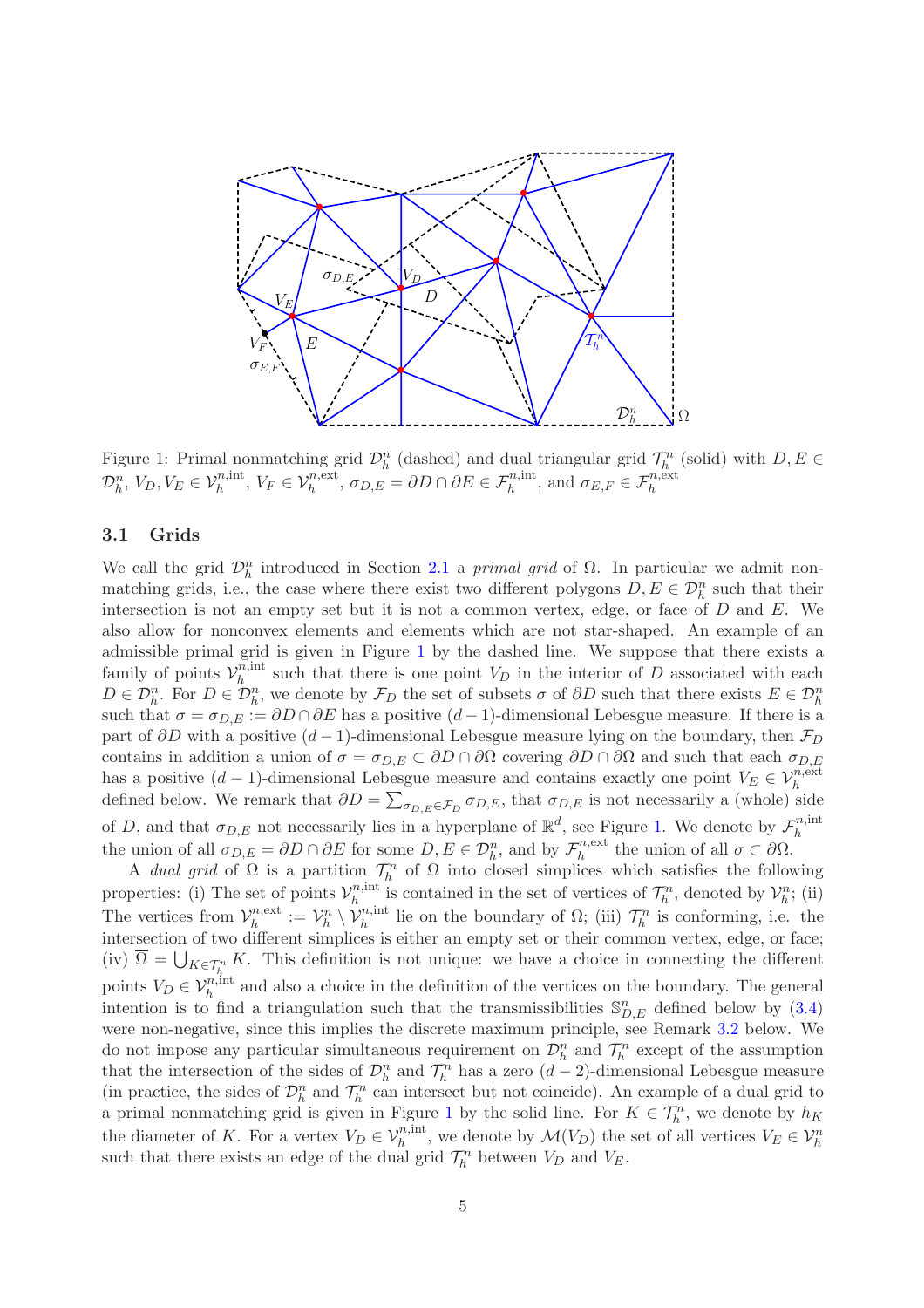## 3.2 The combined scheme

The combined finite volume–finite element scheme is obtained by the discretization of the diffusion term of [\(1.1a\)](#page-1-0) by means of the piecewise linear conforming finite element method on  $\mathcal{T}_h^n$ , the discretization of the other terms of  $(1.1a)$  by means of the cell-centered finite volume method on  $\mathcal{D}_h^n$ , and using an implicit finite difference time stepping.

For the ease of notation, let us denote by  $V_E$  the boundary vertices, even if there are no corresponding  $E \in \mathcal{D}_h^n$ , and let us set  $u_E^n = 0$  for all  $n \in \{1, ..., N\}$  and all  $V_E \in \mathcal{V}_h^{n,\text{ext}}$  (this corresponds to the discretization of the homogeneous Dirichlet boundary condition). The scheme then reads: find the values  $u_D^n$ ,  $n \in \{1, ..., N\}$ ,  $D \in \mathcal{D}_h^n$ , such that

<span id="page-5-1"></span>
$$
\frac{u_D^n - \overline{u}_D^{n-1}}{\tau_n} |D| - \sum_{V_E \in \mathcal{M}(V_D)} \mathbb{S}_{D,E}^n (u_E^n - u_D^n) + \sum_{\sigma_{D,E} \in \mathcal{F}_D} \langle \mathbf{v}^n \cdot \mathbf{n}, 1 \rangle_{\sigma_{D,E}} \overline{u}_{D,E}^n + r_D^n u_D^n |D| = f_D^n |D|
$$
\n
$$
\forall n \in \{1, \dots, N\}, \forall D \in \mathcal{D}_h^n.
$$
\n(3.1)

The value  $\overline{u}_D^0$  for  $D \in \mathcal{D}_h^1$  is given by  $u_D^0 := (u_0, 1)_D / |D|$  and it corresponds to the discretization of the initial condition. When  $\mathcal{D}_h^{n-1}$  $\mathcal{D}_h^{n-1}$  and  $\mathcal{D}_h^n$  (and  $\mathcal{T}_h^{n-1}$  $\bar{u}_h^{n-1}$  and  $\mathcal{T}_h^n$ ) coincide,  $\bar{u}_D^{n-1} = u_D^{n-1}$ , the approximate value from the previous time step. In the opposite case, we define  $\overline{u}_{D}^{n-1}$  by the value of  $u_h^{n-1}$  $h^{n-1}$  (cf. its definition [\(3.8\)](#page-6-1) below) at the point  $V_D$  corresponding to  $D \in \mathcal{D}_h^n$ . Let

$$
f^{n}(\mathbf{x}) := \frac{1}{\tau_n} \int_{t_{n-1}}^{t_n} f(\mathbf{x}, t) dt \quad \mathbf{x} \in \Omega, n \in \{1, ..., N\},
$$
  

$$
r^{n}(\mathbf{x}) := \frac{1}{\tau_n} \int_{t_{n-1}}^{t_n} r(\mathbf{x}, t) dt \quad \mathbf{x} \in \Omega, n \in \{1, ..., N\},
$$
  

$$
\mathbf{v}^{n}(\mathbf{x}) := \frac{1}{\tau_n} \int_{t_{n-1}}^{t_n} \mathbf{v}(\mathbf{x}, t) dt \quad \mathbf{x} \in \Omega, n \in \{1, ..., N\},
$$

where **n** is the unit normal vector of  $\partial D$ , outward to D. In the above definition, we have also set

<span id="page-5-3"></span>
$$
f_D^n := \frac{(f^n, 1)}{|D|} \qquad n \in \{1, \dots, N\}, \ D \in \mathcal{D}_h^n,\tag{3.2}
$$

$$
r_D^n := \frac{(r^n, 1)}{|D|} \qquad n \in \{1, \dots, N\}, \ D \in \mathcal{D}_h^n. \tag{3.3}
$$

We next define

$$
\mathbf{S}^n(\mathbf{x}) := \frac{1}{\tau_n} \int_{t_{n-1}}^{t_n} \mathbf{S}(\mathbf{x}, t) dt \qquad \mathbf{x} \in \Omega, n \in \{1, \dots, N\}.
$$

The elements  $\mathbb{S}_{D,E}^n$ ,  $V_D \in \mathcal{V}_h^{n,\text{int}}$ ,  $V_E \in \mathcal{V}_h^n$ , of the finite element diffusion matrix are then given by

<span id="page-5-0"></span>
$$
\mathbb{S}_{D,E}^n := -\sum_{K \in \mathcal{T}_h^n} (\mathbf{S}_h^n \nabla \psi_{V_E}, \nabla \psi_{V_D})_K \qquad n \in \{1, \dots, N\}.
$$
\n(3.4)

Here  $\psi_{V_D}$  is the finite element basis function associated with  $V_D \in \mathcal{V}_h^n$ : the function linear on each  $K \in \mathcal{T}_h^n$ , equal to 1 at  $V_D$ , and equal to zero at all other  $V_E \in \mathcal{V}_h^n$ . There are two basic choices for the space-time discrete diffusion–dispersion tensor  $\mathbf{S}_h^n$ : Firstly, we may set

<span id="page-5-2"></span>
$$
\mathbf{S}_{h}^{n}|_{K} := \frac{1}{|K|} (\mathbf{S}^{n}, 1)_{K} \qquad n \in \{1, ..., N\}, K \in \mathcal{T}_{h}^{n}.
$$
 (3.5)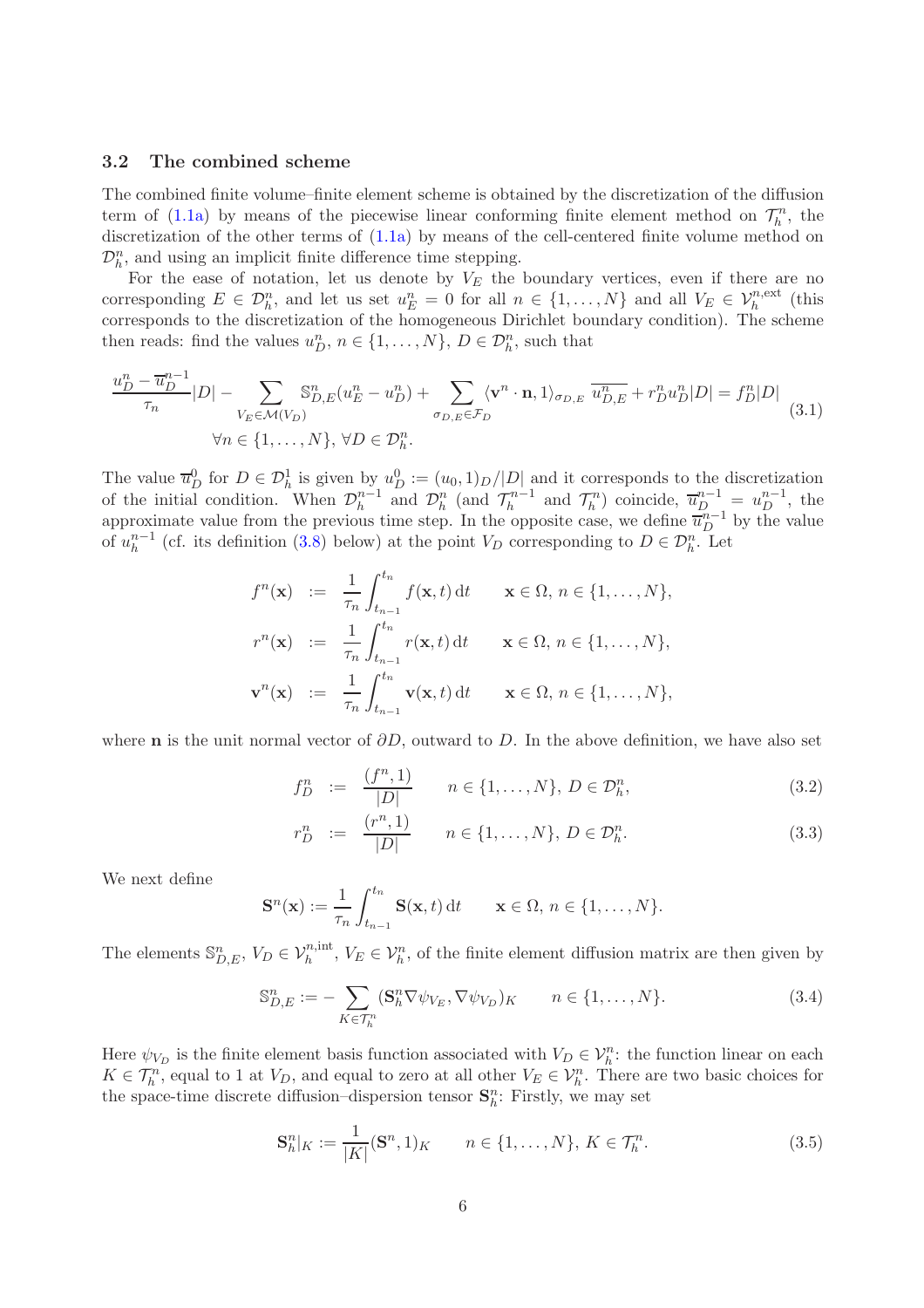Note that since  $\nabla \psi_{V_D}$ ,  $\nabla \psi_{V_E}$  are constant on all  $K \in \mathcal{T}_h^n$ , the above definition is equivalent to directly putting  $\mathbf{S}_h^n = \mathbf{S}^n$  in [\(3.4\)](#page-5-0). An alternative choice is to define  $\mathbf{S}_h^n$  by

<span id="page-6-2"></span>
$$
\mathbf{S}_{h}^{n}|_{K} := \left(\frac{1}{|K|}([\mathbf{S}^{n}]^{-1}, 1)_{K}\right)^{-1} \qquad n \in \{1, \dots, N\}, K \in \mathcal{T}_{h}^{n}.
$$
 (3.6)

In fact, the members  $\mathbb{S}_{D,E}^n$  for  $V_E \in \mathcal{V}_h^{n,\text{ext}}$  do not occur in the definition of the scheme [\(3.1\)](#page-5-1), but it shows convenient to define them. Finally, we define the value  $\overline{u_{D,E}^n}$ , used for the evaluation of the convective flux across  $\sigma_{D,E} \in \mathcal{F}_h^n$ ,  $n \in \{1, ..., N\}$ ,  $D \in \mathcal{D}_h^n$ , by

<span id="page-6-4"></span>
$$
\overline{u_{D,E}^n} := \begin{cases} u_D^n + \alpha_{D,E}^n (u_E^n - u_D^n) & \text{if } \langle \mathbf{v}^n \cdot \mathbf{n}, 1 \rangle_{\sigma_{D,E}} \ge 0 \\ u_E^n + \alpha_{D,E}^n (u_D^n - u_E^n) & \text{if } \langle \mathbf{v}^n \cdot \mathbf{n}, 1 \rangle_{\sigma_{D,E}} < 0 \end{cases} . \tag{3.7}
$$

Here  $\alpha_{D,E}^n$  is the coefficient of the amount of upstream weighting which is defined by

$$
\alpha_{D,E}^{n} := \begin{cases}\n\frac{\max\{\min\{\mathbb{S}_{D,E}^{n}, \frac{1}{2} | \langle \mathbf{v}^{n} \cdot \mathbf{n}, 1 \rangle_{\sigma_{D,E}} | \}, 0\}}{|\langle \mathbf{v}^{n} \cdot \mathbf{n}, 1 \rangle_{\sigma_{D,E}}|} & \text{if } \langle \mathbf{v}^{n} \cdot \mathbf{n}, 1 \rangle_{\sigma_{D,E}} \neq 0 \text{ and } \sigma_{D,E} \in \mathcal{F}_{h}^{n, \text{int}} \\
\alpha_{D,E}^{n} \in \mathcal{F}_{h}^{n, \text{ext}} \text{ and } \langle \mathbf{v}^{n} \cdot \mathbf{n}, 1 \rangle_{\sigma_{D,E}} > 0 \\
0 & \text{if } \langle \mathbf{v}^{n} \cdot \mathbf{n}, 1 \rangle_{\sigma_{D,E}} = 0 \text{ or if } \sigma_{D,E} \in \mathcal{F}_{h}^{n, \text{ext}} \\
\text{and } \langle \mathbf{v}^{n} \cdot \mathbf{n}, 1 \rangle_{\sigma_{D,E}} < 0\n\end{cases}
$$

The values  $u_D^n$  define, for each  $n \in \{1, ..., N\}$ , the usual piecewise linear (on  $\mathcal{T}_h^n$ ) finite element approximation  $u_h^n$  by

<span id="page-6-1"></span>
$$
u_h^n := \sum_{D \in \mathcal{D}_h^n} u_D^n \psi_{V_D}.
$$
\n(3.8)

By the approximate solution of problem  $(1.1a)$ – $(1.1c)$  by means of the combined finite volume–finite element scheme [\(3.1\)](#page-5-1), we understand a function  $u_{h,\tau}$  such that

$$
u_{h,\tau}(\cdot, t_n) := u_h^n \qquad n \in \{0, \dots, N\},
$$
  

$$
u_{h,\tau}(\mathbf{x}, \cdot) \text{ is linear on } [t_{n-1}, t_n], n \in \{1, \dots, N\}, \text{ for all } \mathbf{x} \in \Omega.
$$
 (3.9)

<span id="page-6-3"></span>**Remark 3.1** (Convergence). The convergence of  $u_{h,\tau}$ , when the meshes  $\mathcal{D}_h^n$ ,  $\mathcal{T}_h^n$  do not change with time, towards the weak solution of problem  $(1.1a)$ – $(1.1c)$  given by  $(2.2)$  has been proved (for a more general nonlinear degenerate case) in [\[13\]](#page-24-0).

<span id="page-6-0"></span>**Remark 3.2** (Discrete maximum principle). If  $\mathbb{S}_{D,E}^n \geq 0$  for all  $n \in \{1,\ldots,N\}$ ,  $D \in \mathcal{D}_h^n$ , and  $V_E \in \mathcal{M}(V_D)$  and under suitable conditions on the data, the discrete maximum principle for the combined scheme holds, see [\[13,](#page-24-0) Theorem 4.11].

**Remark 3.3** (Arithmetic versus harmonic averaging). We remark that the choice [\(3.5\)](#page-5-2) for  $\mathbf{S}_h^n$ corresponds to the arithmetic average of the diffusion–dispersion tensor  $S$  in space, whereas the choice [\(3.6\)](#page-6-2) corresponds to the harmonic one.

**Remark 3.4** (Relation to the vertex-centered finite volume method). Let the meshes  $\mathcal{T}_h^n$  be given first and let the meshes  $\mathcal{D}_h^n$  be constructed using the face, edge, and element barycentres. Then the combined finite volume–finite element scheme [\(3.1\)](#page-5-1) is equivalent to the classical vertex-centered finite volume method (cf., e.g., [\[19\]](#page-24-6) and the references therein), where mass lumping has been used in the time evolution and reaction terms. This follows easily using  $\beta$ , Lemma  $\beta$  for the diffusion term. Hence, all the results of the present paper apply to the vertex-centered finite volume method as a particular case.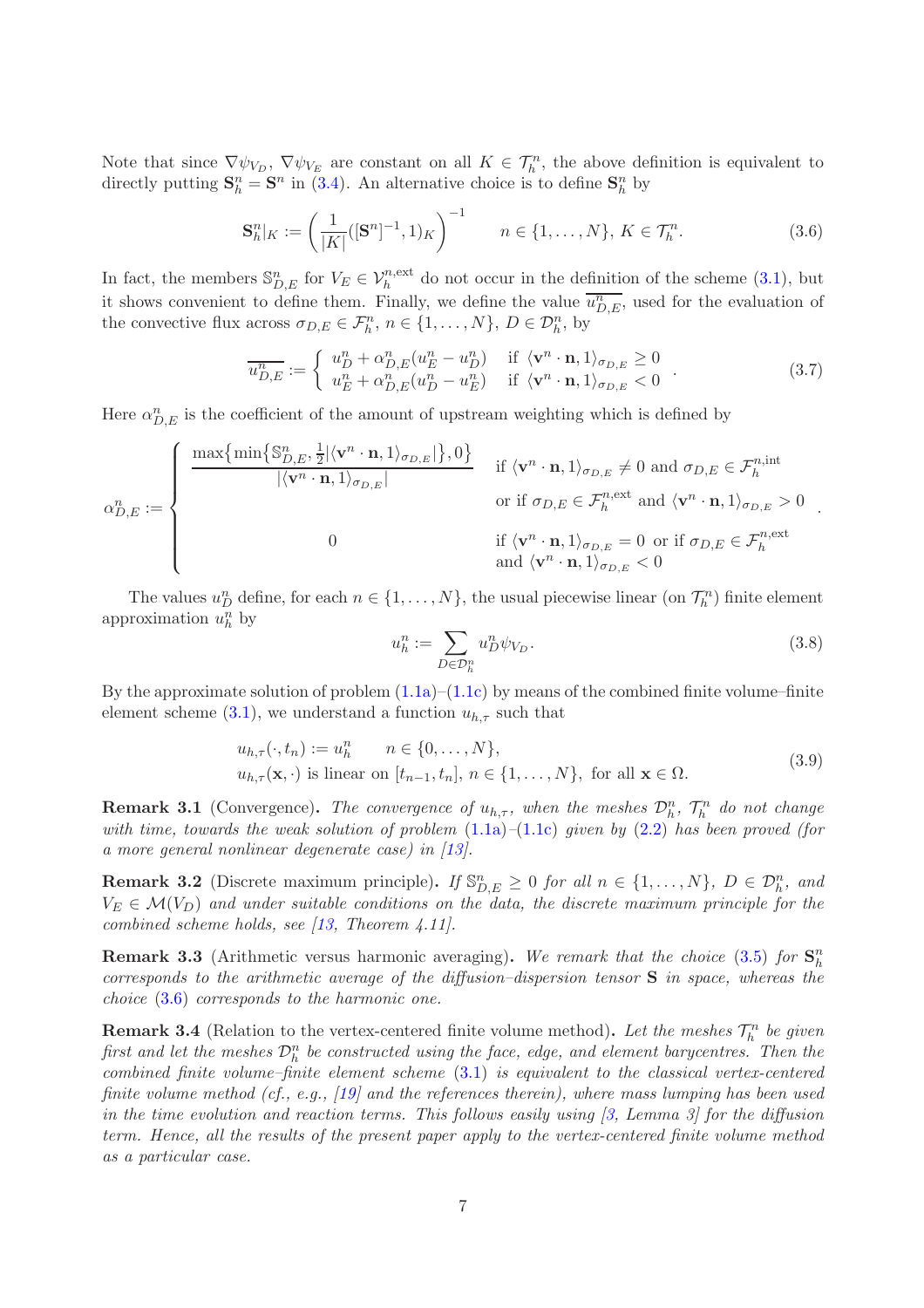# <span id="page-7-0"></span>4 A posteriori error estimate and its efficiency

We summarize in this section our a posteriori estimate on the error between the weak solution  $u$ and the approximate solution  $u_{h,\tau}$  and its efficiency.

## 4.1 Some useful inequalities

Let  $D \subset \mathbb{R}^d$  be a polygon. The Poincaré inequality states that

<span id="page-7-1"></span>
$$
\|\varphi - \varphi_D\|_D^2 \le C_{\text{P},D} h_D^2 \|\nabla \varphi\|_D^2 \qquad \forall \varphi \in H^1(D),\tag{4.1}
$$

where  $\varphi_D$  is the mean of  $\varphi$  over D given by  $\varphi_D := (\varphi, 1)_D / |D|$  and where  $h_D$  is the diameter of D. The constant  $C_{P,D}$  can be evaluated as  $1/\pi^2$  if D is convex, cf. [\[20,](#page-25-6) [4\]](#page-20-3), and only depends on the geometry of  $D$  if  $D$  is nonconvex, cf. [\[12,](#page-24-11) Lemma 10.4].

Let  $D \subset \mathbb{R}^d$  be a polygon such that  $|\partial \Omega \cap \partial D| \neq 0$ . Then the Friedrichs inequality states that

<span id="page-7-2"></span>
$$
\|\varphi\|_D^2 \le C_{\mathcal{F},D,\partial\Omega} h_D^2 \|\nabla\varphi\|_D^2 \qquad \forall \varphi \in H^1(D) \text{ such that } \varphi = 0 \text{ on } \partial\Omega \cap \partial D. \tag{4.2}
$$

As long as  $\partial\Omega$  is such that there exists a vector  $\mathbf{b} \in \mathbb{R}^d$  such that for almost all  $\mathbf{x} \in D$ , the first intersection of  $\mathcal{B}_{x}$  and  $\partial D$  lies in  $\partial \Omega$ , where  $\mathcal{B}_{x}$  is the straight semi-line defined by the origin x and the vector b,  $C_{\text{F},D,\partial\Omega} = 1$ , cf. [\[28,](#page-25-7) Remark 5.8]. To evaluate  $C_{\text{F},D,\partial\Omega}$  in the general case is more complicated but it still can be done, cf. [\[28,](#page-25-7) Remark 5.9] or [\[6,](#page-24-12) Section 3]. As a particular case, when  $D = \Omega$ , the Friedrichs inequality reads

<span id="page-7-3"></span>
$$
\|\varphi\|^2 \le C_{\mathcal{F}} h_{\Omega}^2 \|\nabla \varphi\|^2 \qquad \forall \varphi \in H_0^1(\Omega),\tag{4.3}
$$

and  $C_F = 1$ .

Finally, for a simplex  $K \subset \mathbb{R}^d$ , the trace inequality states that

$$
\|\varphi\|_{\sigma}^2 \le C_{t,K,\sigma}(h_K^{-1} \|\varphi\|_K^2 + \|\varphi\|_K \|\nabla \varphi\|_K) \qquad \forall \varphi \in H^1(K). \tag{4.4}
$$

It follows from [\[22,](#page-25-8) Lemma 3.12] that the constant  $C_{t,K,\sigma}$  can be evaluated as  $|\sigma|h_K/|K|$ .

#### 4.2 Diffusive and convective flux reconstructions

Let  $\mathcal{D}_h^n$  and  $\mathcal{T}_h^n$  be the primal and dual meshes as introduced in Section [3.1.](#page-4-1) For  $n \in \{2, \ldots, N\}$ , let  $\mathcal{S}_h^{n-1,n}$  $h^{n-1,n}$  be an additional tertial simplicial mesh, a conforming refinement of all  $\mathcal{D}_h^{n-1}$  $\mathcal{D}_h^n$ ,  $\mathcal{T}_h^{n-1}$  $\frac{m-1}{h},$ and  $\mathcal{T}_h^n$ , and for  $n = 1$ , let  $\mathcal{S}_h^{0,1}$  $\mathcal{D}_h^{0,1}$  be a simplicial conforming refinement of both  $\mathcal{D}_h^1$  and  $\mathcal{T}_h^1$ . An example of the three types of meshes  $\mathcal{D}_h^n$ ,  $\mathcal{T}_h^n$ , and  $\mathcal{S}_h^{n-1,n}$  $\sum_{h}^{n-1,n}$  is given in Figure [2](#page-21-0) below. We denote by  $S_D$  the partition of  $D \in \mathcal{D}_h^n$  by the elements of  $\mathcal{S}_h^{n-1,n}$  $h^{n-1,n}_h$ , by  $K \in \mathcal{S}_h^{n-1,n}$  a generic element of  $\mathcal{S}_h^{n-1,n}$  $\int_h^{n-1,n}$ , by  $\mathcal{G}_K$  its sides, and by  $\mathcal{G}_K^{\text{int}}$  its sides not contained in  $\partial\Omega$ . By  $\mathcal{G}_D$ , we denote all the sides of the partition  $\mathcal{S}_D$  for a given D, except those included in the boundary  $\partial\Omega$ . We will also use the obvious notation  $S_h^{n-1,n,\text{int}}$  $\sum_{h}^{n-1,n,\text{int}}$  and  $S_h^{n-1,n,\text{ext}}$  $h^{n-1,n,\text{ext}}$ .

Let  $X_h$  denote the space of scalar functions continuous in space and piecewise linear on the meshes  $S_h^{n-1,n}$  $h^{n-1,n}$  and piecewise linear and continuous in time. A function  $v_h \in X_h$  is, as in [\(3.9\)](#page-6-3), uniquely prescribed by the functions  $v_h^n$  defined on the meshes  $S_h^{n-1,n}$  $\binom{n-1}{h}$ , the values of  $v_h$  at the times  $t_n, n \in \{1, ..., N\}$ , and by the function  $v_h^0$  defined on  $\mathcal{S}_h^{0,1}$  $h^{0,1}$ , the values of  $v_h$  at the time 0. Typically, the values  $u_D^n$ ,  $D \in \mathcal{D}_h^n$ ,  $n \in \{1, ..., N\}$ , define through  $(3.8)$ – $(3.9)$  the function  $u_{h,\tau} \in X_h$ . Let  $V_h$  denote the space of vector functions belonging to the Raviart–Thomas–Nédélec spaces of lowest order (cf. [\[5\]](#page-24-13)) on the meshes  $S_h^{n-1,n}$  $h^{n-1,n}$  in space and piecewise constant in time. A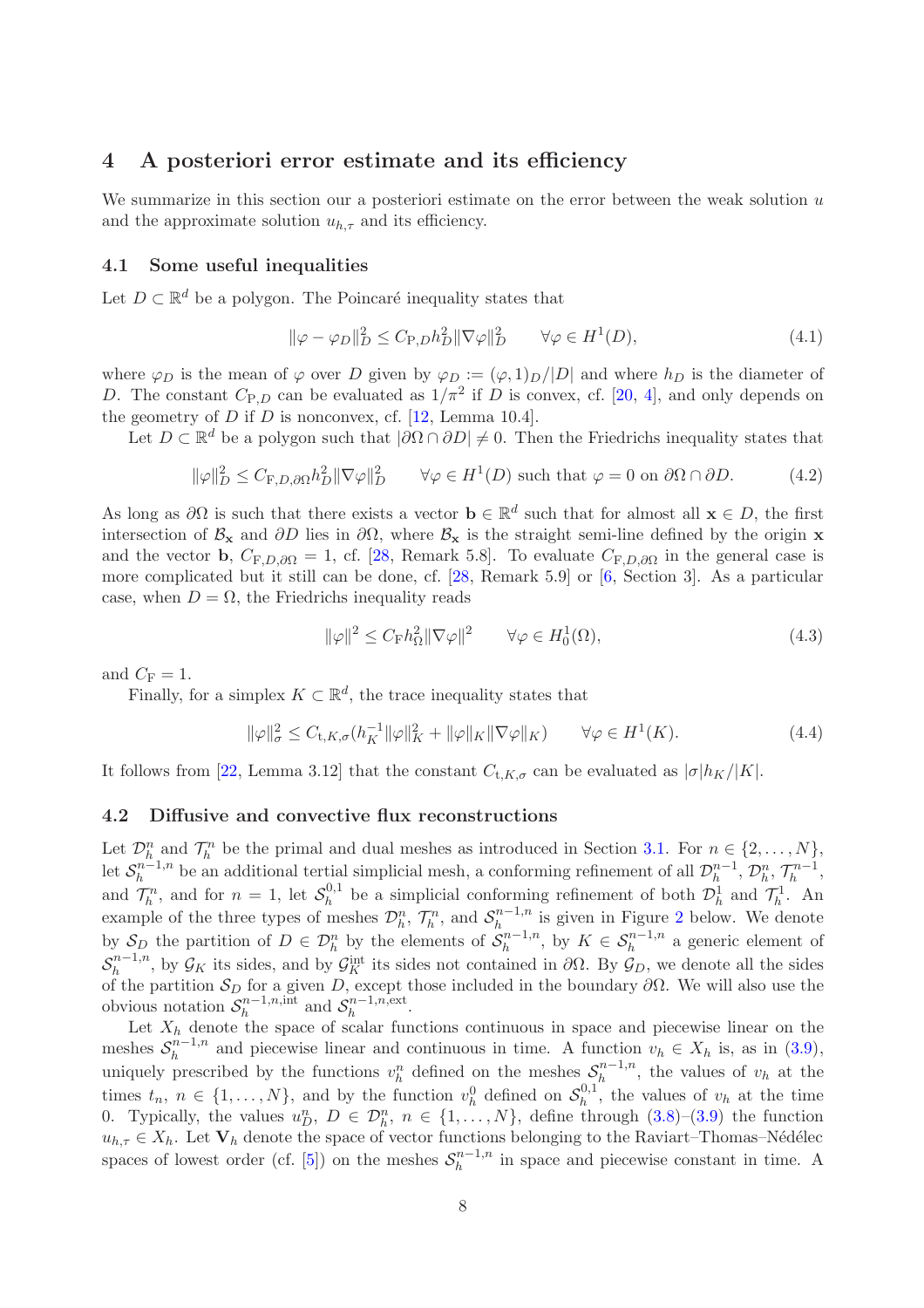function  $\mathbf{u}_h \in \mathbf{V}_h$  is uniquely prescribed by the functions  $\mathbf{u}_h^n$  defined on the meshes  $\mathcal{S}_h^{n-1,n}$  $h^{n-1,n}$ , the values of  $\mathbf{u}_h$  on the time intervals  $(t_{n-1}, t_n], n \in \{1, ..., N\}$ . Recall that the distinctive feature is that the normal component of the functions  $\mathbf{u}_h$  is continuous ([\[5\]](#page-24-13)); the values  $\mathbf{u}_h^n \cdot \mathbf{n} | \sigma | = \langle \mathbf{u}_h^n \cdot \mathbf{n}, 1 \rangle_{\sigma}$ on the sides  $\sigma$  of the meshes  $S_h^{n-1,n}$  $h^{n-1,n}, n \in \{1,\ldots,N\},$  represent the degrees of freedom in the space  $V_h$ . Following [\[29,](#page-25-4) [31,](#page-25-5) [11\]](#page-24-9), our a posteriori error estimates rely on the concept of the *diffusive flux* reconstruction  $\theta_h \in V_h$ ; following [\[10\]](#page-24-8), we also introduce a convective flux reconstruction  $\mathbf{w}_h \in V_h$ .

In order to obtain the upper bounds of Section [4.3](#page-8-0) below, we merely suppose that there exist values  $u_D^n$  and  $\overline{u}_D^{n-1}$  and functions  $\theta_h$ ,  $\mathbf{w}_h \in \mathbf{V}_h$  such that

$$
\frac{u_D^n + \overline{u}_D^{n-1}}{\tau_n} |D| + \langle \theta_h^n \cdot \mathbf{n}, 1 \rangle_{\partial D} + \langle \mathbf{w}_h^n \cdot \mathbf{n}, 1 \rangle_{\partial D} + r_D^n u_D^n |D| + q_D^n |D| = f_D^n |D|
$$
\n
$$
\forall n \in \{1, \dots, N\}, \forall D \in \mathcal{D}_h^n.
$$
\n(4.5)

<span id="page-8-1"></span>Here  $r_D^n$  and  $f_D^n$  are given by  $(3.2)$ – $(3.3)$ . Relation  $(4.5)$  is a local conservation property: the term  $(u_D^n + \overline{u}_D^{n-1})|\overline{D}|/\tau_n$  represents the time accumulation in the volume  $D, \langle \theta_h^n \cdot \mathbf{n}, 1 \rangle_{\partial D}$  the diffusive flux over  $\partial D$ ,  $\langle \mathbf{w}_h^n \cdot \mathbf{n}, 1 \rangle_{\partial D}$  the convective flux over  $\partial D$ , and  $r_D^n u_D^n |D|$  and  $f_D^n |D|$ , respectively, the reaction and sources accumulation in the volume D. Finally, the term  $q_D^{n}|D|$  represents a quadrature error when the local conservation is not satisfied exactly for the given scheme. A vast class of locally conservative methods enters the framework of [\(4.5\)](#page-8-1). In particular, the combined finite volume–finite element scheme  $(3.1)$  can be written in the form  $(4.5)$  with

<span id="page-8-2"></span>
$$
\langle \boldsymbol{\theta}_h^n \cdot \mathbf{n}, 1 \rangle_{\sigma} := -\langle \mathbf{S}_h^n \nabla u_h^n \cdot \mathbf{n}, 1 \rangle_{\sigma} \qquad \sigma \subset \partial D, D \in \mathcal{D}_h^n \tag{4.6}
$$

and

<span id="page-8-3"></span>
$$
\langle \mathbf{w}_h^n \cdot \mathbf{n}, 1 \rangle_{\sigma_{D,E}} := \langle \mathbf{v}^n \cdot \mathbf{n}, 1 \rangle_{\sigma_{D,E}} \overline{u_{D,E}^n} \qquad \sigma_{D,E} \in \mathcal{F}_D, D \in \mathcal{D}_h^n; \tag{4.7}
$$

here, by the notation  $\sigma$ , we mean a side of  $\mathcal{G}_K$  for some  $K \in \mathcal{S}_D$  which is such that  $\sigma \subset \partial D$ . As the diffusive fluxes  $\langle \theta_h \cdot n, 1 \rangle_{\sigma}$  given by [\(4.6\)](#page-8-2) do not necessarily coincide completely with those stemming from the combined scheme [\(3.1\)](#page-5-1), we use the additional factor  $q_D^n|D|$  to fix the balance. In numerical experiments in Section [7](#page-19-0) below, the values  $q_D^n|D|$  were negligible. Equations [\(4.6\)](#page-8-2) and [\(4.7\)](#page-8-3) do not prescribe  $\theta_h$  and  $\mathbf{w}_h$  uniquely; they are sufficient, altogether with [\(4.12\)](#page-11-0) below, for the present theoretical analysis. Practically, there exist several possibilities for fixing the remaining degrees of freedom of  $\theta_h$  and  $\mathbf{w}_h$ , following [\[31\]](#page-25-5).

## <span id="page-8-0"></span>4.3 A posteriori error estimate

In this section, we suppose that  $u_{h,\tau} \in X_h$  and  $\theta_h, w_h \in V_h$  are arbitrary but such that [\(4.5\)](#page-8-1) holds. A particular example is the combined finite volume–finite element scheme  $(3.1)$  with the construction [\(4.6\)](#page-8-2)–[\(4.7\)](#page-8-3). Let  $n \in \{1, ..., N\}$  and  $D \in \mathcal{D}_{h}^{n}$ . We set

$$
m_D^n := \min \left\{ C_{\mathrm{P},D}^{\frac{1}{2}} h_D(c_{\mathbf{S},D}^n)^{-\frac{1}{2}}, (c_{\mathbf{v},r,D}^n)^{-\frac{1}{2}} \right\}
$$

and define the *residual estimator*  $\eta_{\text{R},D}^n$  by

<span id="page-8-5"></span>
$$
\eta_{\text{R},D}^n := m_D^n \left\| f_D^n - \frac{u_D^n - \overline{u}_D^{n-1}}{\tau_n} - \nabla \cdot \boldsymbol{\theta}_h^n - \nabla \cdot \mathbf{w}_h^n - r_D^n u_D^n - q_D^n \right\|_D. \tag{4.8}
$$

The diffusive and convective flux estimator  $\eta_{\text{DCF},D}^n$  is given by

<span id="page-8-4"></span>
$$
\eta_{\text{DCF},D}^n(t) := \left\| \mathbf{S}^{\frac{1}{2}} \nabla u_{h,\tau} + \mathbf{S}^{-\frac{1}{2}} \boldsymbol{\theta}_h^n - \mathbf{S}^{-\frac{1}{2}} u_{h,\tau} \mathbf{v} + \mathbf{S}^{-\frac{1}{2}} \mathbf{w}_h^n \right\|_{D}(t). \tag{4.9}
$$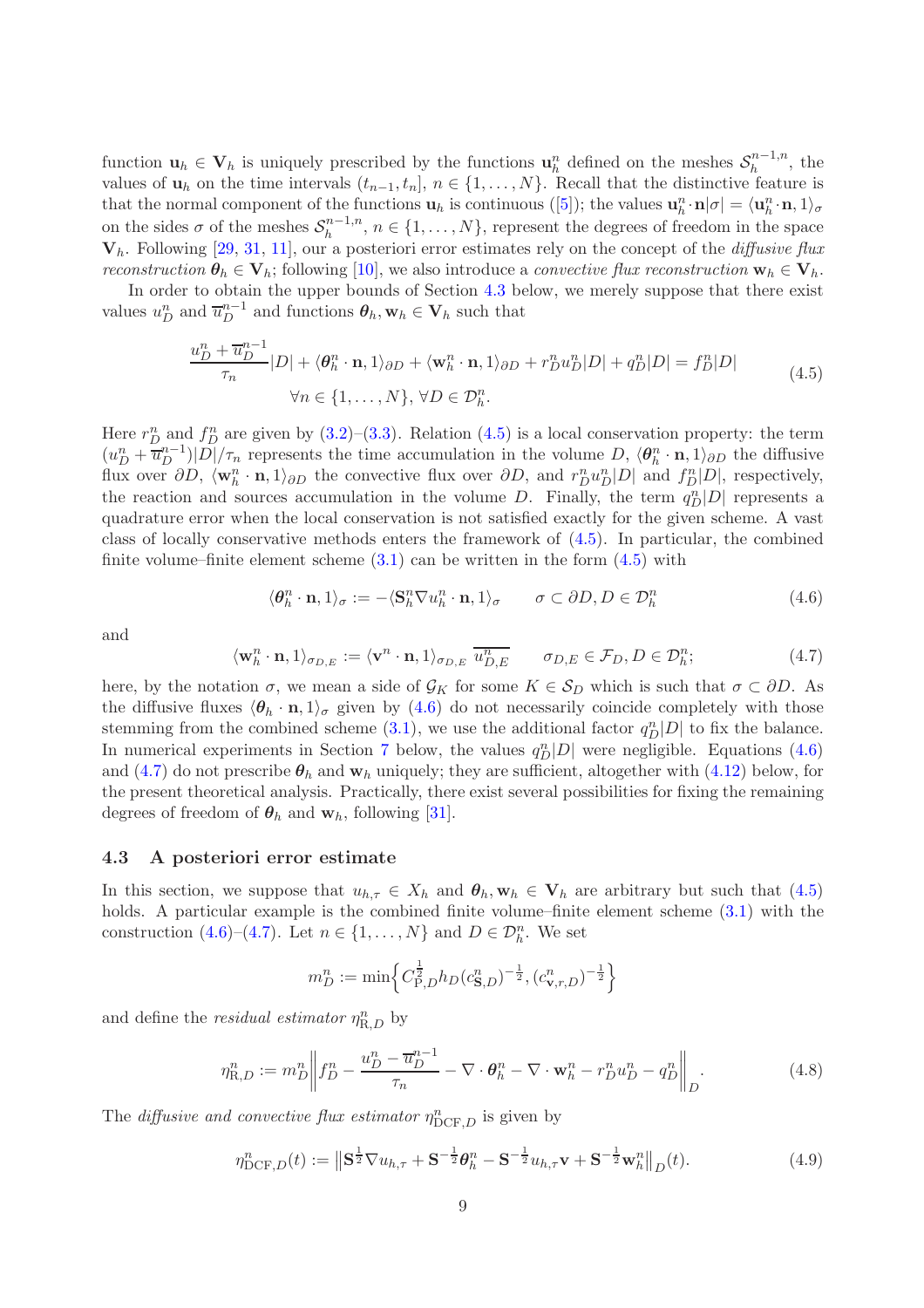Let  $K \in \mathcal{S}_h^{n-1,n}$ . We then define the cutoff factors

$$
m_K^n := \min\left\{C_{\text{P},\text{F},K}^{\frac{1}{2}} h_K(c_{\mathbf{S},K}^n)^{-\frac{1}{2}}, (c_{\mathbf{v},r,K}^n)^{-\frac{1}{2}}\right\},\
$$
  

$$
\widetilde{m}_K^n := \min\left\{(C_{\text{P},\text{F},K} + C_{\text{P},\text{F},K}^{\frac{1}{2}}) h_K(c_{\mathbf{S},K}^n)^{-1}, h_K^{-1}(c_{\mathbf{v},r,K}^n)^{-1} + \frac{1}{2}(c_{\mathbf{v},r,K}^n)^{-\frac{1}{2}}(c_{\mathbf{S},K}^n)^{-\frac{1}{2}}\right\},
$$

where  $C_{\text{P},\text{F},K} := C_{\text{P},K}$  for  $K \in S_h^{n-1,n,\text{int}}$  and  $C_{\text{P},\text{F},K} := C_{\text{F},K,\partial\Omega}$  for  $K \in S_h^{n-1,n,\text{ext}}$ . We will need below also the *diffusive flux estimator*  $\eta_{\text{DF},D}^n$ 

$$
\eta_{\mathrm{DF},D}^{n}(t) := \left\{ \sum_{K \in \mathcal{S}_{D}} \left( m_{K}^{n} \|\nabla \cdot (\mathbf{S} \nabla u_{h,\tau} + \boldsymbol{\theta}_{h}^{n})\|_{K} + (\widetilde{m}_{K}^{n})^{\frac{1}{2}} \sum_{\sigma \in \mathcal{G}_{K}^{\mathrm{int}}} (C_{\mathbf{t},K,\sigma})^{\frac{1}{2}} \|(\mathbf{S} \nabla u_{h,\tau} + \boldsymbol{\theta}_{h}^{n}) \cdot \mathbf{n}\|_{\sigma} \right)^{2} \right\}^{\frac{1}{2}}(t).
$$

Lastly, set

$$
\overline{m}^n := \min \Big\{ C_{\mathrm{F}}^{\frac{1}{2}} h_{\Omega} (c_{\mathbf{S},\Omega}^n)^{-\frac{1}{2}}, (c_{\mathbf{v},r,\Omega}^n)^{-\frac{1}{2}} \Big\}.
$$

Then the *data oscillation–quadrature estimator*  $\eta_{\text{DOQ},D}^n$  is given by

$$
\eta_{\text{DOQ},D}^{n}(t) := \overline{m}^{n} \left\| f - f_{D}^{n} - (u_{h,\tau})_{t} + \frac{u_{D}^{n} - \overline{u}_{D}^{n-1}}{\tau_{n}} - ru_{h,\tau} + r_{D}^{n} u_{D}^{n} + q_{D}^{n} \right\|_{D} (t). \tag{4.10}
$$

We finally denote

$$
(\eta^{(1),n})^2 := \int_{t_{n-1}}^{t_n} \left( \left\{ \sum_{D \in \mathcal{D}_h^n} (\eta_{R,D}^n + \eta_{DCF,D}^n(t))^2 \right\}^{\frac{1}{2}} + \left\{ \sum_{D \in \mathcal{D}_h^n} (\eta_{DOQ,D}^n(t))^2 \right\}^{\frac{1}{2}} \right)^2 dt,
$$
  

$$
(\eta^{(2),n})^2 := \int_{t_{n-1}}^{t_n} \left( \left\{ \sum_{D \in \mathcal{D}_h^n} (\eta_{R,D}^n)^2 \right\}^{\frac{1}{2}} + \left\{ \sum_{D \in \mathcal{D}_h^n} (\eta_{DFA,D}^n(t))^2 \right\}^{\frac{1}{2}} + \left\{ \sum_{D \in \mathcal{D}_h^n} (\eta_{DFA,D}^n(t))^2 \right\}^{\frac{1}{2}} + \left\{ \sum_{D \in \mathcal{D}_h^n} (\eta_{DOQ,D}^n(t))^2 \right\}^{\frac{1}{2}} \right\}^{\frac{1}{2}} dt.
$$

and

$$
\eta^n := \min\{\eta^{(1),n}, \eta^{(2),n}\},\tag{4.11a}
$$

<span id="page-9-1"></span><span id="page-9-0"></span>
$$
\eta := \left\{ \sum_{n=1}^{N} (\eta^n)^2 \right\}^{\frac{1}{2}}.
$$
\n(4.11b)

Remark 4.1 (Data oscillation–quadrature estimators). In a posteriori estimates for finite element, vertex-centered finite volume, or mixed finite element methods, cf. [\[25,](#page-25-2) [11\]](#page-24-9), data oscillation estimators of the form  $\overline{m}^n||f - f_D^n||$  appear. The other terms of the present estimators  $\eta_{\text{DOQ},D}^n$ are related to the non-variational general nature of  $(4.5)$  (or of  $(3.1)$ ). They clearly represent a numerical quadrature error, which is illustrated below on numerical experiments. If the vertex-centered finite volume method, cf., e.g. [\[31\]](#page-25-5), was used instead of  $(4.5)$ , then  $\eta_{\rm DOQ,D}^n$  would reduce to the usual data oscillation estimator  $\overline{m}^n||f - f_D^n||$ .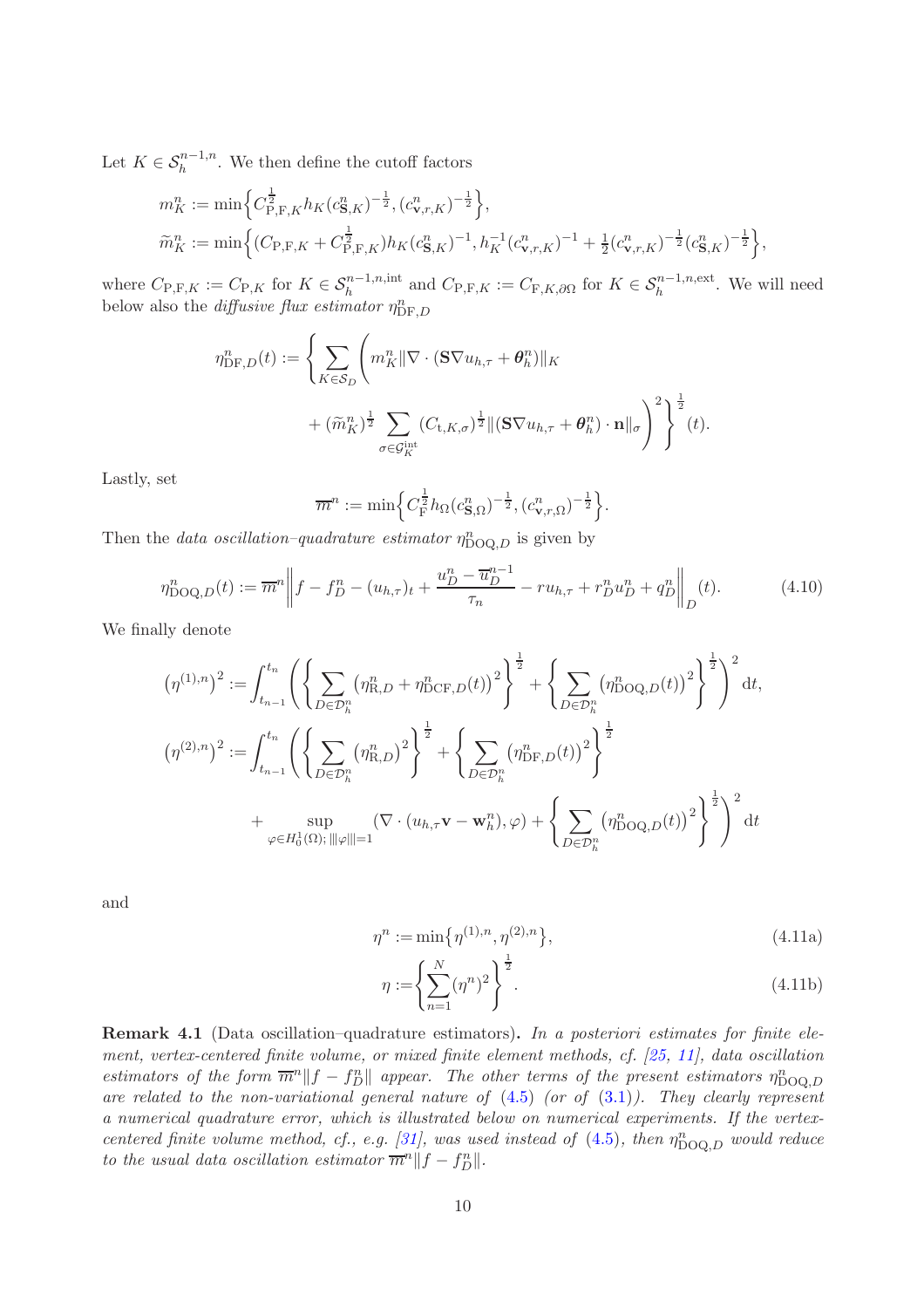**Remark 4.2** (Estimators  $\eta^{(1),n}$  and  $\eta^{(2),n}$ ). The estimator  $\eta^{(1),n}$  is fully computable and is based on the constant-free estimator [\(4.9\)](#page-8-4). The estimator  $\eta^{(1),n}$  is, however, not robust with respect to the convection dominance, as noted in [\[8,](#page-24-14) [27\]](#page-25-9). Using the estimator  $\eta^{(2),n}$ , on the contrary, robust lower bound will be proven below following [\[25\]](#page-25-2). The estimator  $\eta^{(2),n}$  is, however, not computable. Its computable upper bound (still ensuring robustness) can be established following [\[25,](#page-25-2) Section 8], for the price of a solution of an auxiliary stationary reaction–diffusion problem on each time step. Such an approach is not pursued here in view of its complexity.

Using the above definitions, we will prove in Section [5.1](#page-12-1) below the following a posteriori error estimate:

<span id="page-10-0"></span>Theorem 4.3 (Energy norm a posteriori error estimate). Let u be the weak solution of prob-lem [\(1.1a\)](#page-1-0)–[\(1.1c\)](#page-1-1) given by [\(2.2\)](#page-3-1) and let  $u_{h,\tau} \in X_h$  and  $\theta_h, w_h \in V_h$  be arbitrary but such that [\(4.5\)](#page-8-1) holds. Then

$$
||(u - u_{h,\tau})(\cdot, T)||^2 + ||u - u_{h,\tau}||_X^2 \leq \eta^2 + ||u_0 - u_{h,\tau}(\cdot, 0)||^2.
$$

<span id="page-10-1"></span>Theorem 4.4 (Augmented norm a posteriori error estimate). Let the assumptions of Theorem [4.3](#page-10-0) hold. Then

$$
3|| (u - u_{h,\tau})(\cdot, T)||^2 + ||u - u_{h,\tau}||_Y^2 \le 5\eta^2 + 3||u_0 - u_{h,\tau}(\cdot, 0)||^2.
$$

## 4.4 Distinguishing the space and time error contributions

The estimate  $\eta^{(1),n}$  of [\(4.11a\)](#page-9-0) is fully computable and allows to control the overall error. There is, however, no distinction between the space and time errors. Using the triangle inequality, we have, as in [\[11\]](#page-24-9), for the example of  $\eta^n_{\text{DCF},D}(t)$ ,

$$
\eta_{\text{DCF},D}^n(t) \leq \left\| \mathbf{S}^{\frac{1}{2}} \nabla u_h^n + \mathbf{S}^{-\frac{1}{2}} \boldsymbol{\theta}_h^n - \mathbf{S}^{-\frac{1}{2}} u_h^n \mathbf{v}^n + \mathbf{S}^{-\frac{1}{2}} \mathbf{w}_h^n \right\|_{D}(t) + \left\| \mathbf{S}^{\frac{1}{2}} \nabla u_{h,\tau} - \mathbf{S}^{\frac{1}{2}} \nabla u_h^n - \mathbf{S}^{-\frac{1}{2}} u_{h,\tau} \mathbf{v} + \mathbf{S}^{-\frac{1}{2}} u_h^n \mathbf{v}^n \right\|_{D}(t).
$$

Note that whenever S is constant in time on  $(t_{n-1}, t_n]$ , the first of the above terms gets independent of time; it clearly corresponds to the spatial part of the error. The second of the above terms then corresponds to the temporal part of the error, so that we have the usual space-time contributions division as in [\[21,](#page-25-10) [25\]](#page-25-2). Note as well that when both **S** and **v** are constant in time on  $(t_{n-1}, t_n]$ , we get, using the definition of  $u_{h,\tau}$  by [\(3.9\)](#page-6-3) as in [\[24,](#page-25-11) Equation (6.5)], the following easily computable upper bound on  $\left\{\int_{t_{n-1}}^{t_n} (\eta_{\text{DCF},D}^n(t))^2 dt\right\}^{\frac{1}{2}}$ :

$$
\left\{\int_{t_{n-1}}^{t_n} \left(\eta_{\text{DCF},D}^n(t)\right)^2 \mathrm{d}t\right\}^{\frac{1}{2}} \leq \tau_n^{\frac{1}{2}} \left\| (\mathbf{S}^n)^{\frac{1}{2}} \nabla u_h^n + (\mathbf{S}^n)^{-\frac{1}{2}} \boldsymbol{\theta}_h^n - (\mathbf{S}^n)^{-\frac{1}{2}} u_h^n \mathbf{v}^n + (\mathbf{S}^n)^{-\frac{1}{2}} \mathbf{w}_h^n \right\|_{D} + \left(\frac{\tau_n}{3}\right)^{\frac{1}{2}} \left\| (\mathbf{S}^n)^{\frac{1}{2}} \nabla (u_h^{n-1} - u_h^n) - (\mathbf{S}^n)^{-\frac{1}{2}} \mathbf{v}^n (u_h^{n-1} - u_h^n) \right\|_{D}.
$$

We now proceed similarly for the other estimators, for general **S** and **v**. We obtain

$$
\eta^n \leq \eta_{\rm sp}^n + \eta_{\rm tm}^n
$$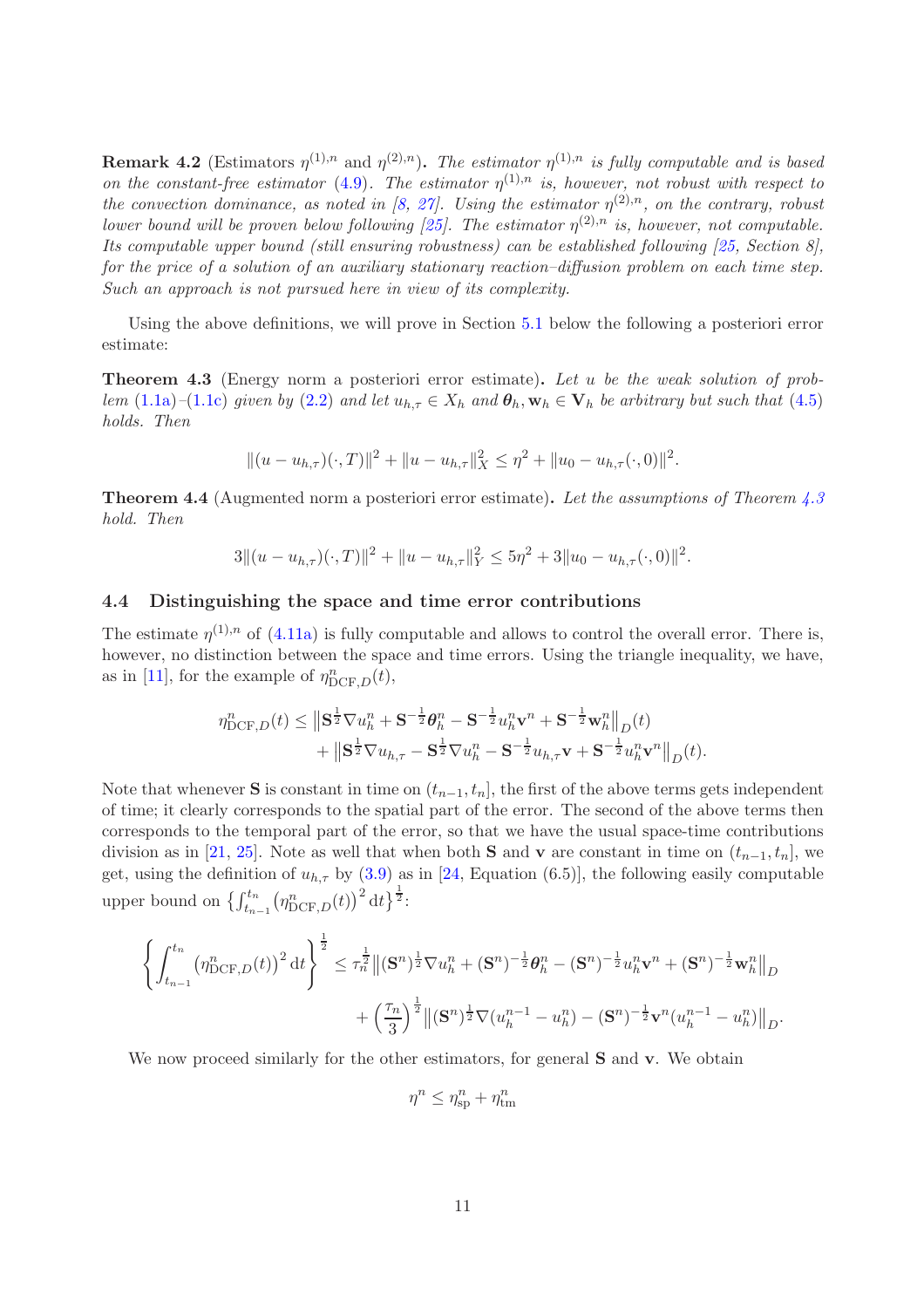with

$$
\eta_{\rm sp}^{n} := \left\{ \tau_{n} \sum_{D \in \mathcal{D}_{h}^{n}} (\eta_{\rm R,D}^{n})^{2} \right\}^{\frac{1}{2}} + \left\{ \int_{t_{n-1}}^{t_{n}} \sum_{D \in \mathcal{D}_{h}^{n}} \left\| \mathbf{S}^{\frac{1}{2}} \nabla u_{h}^{n} + \mathbf{S}^{-\frac{1}{2}} \boldsymbol{\theta}_{h}^{n} - \mathbf{S}^{-\frac{1}{2}} u_{h}^{n} \mathbf{v}^{n} + \mathbf{S}^{-\frac{1}{2}} \mathbf{w}_{h}^{n} \right\|_{D}^{2}(t) \, \mathrm{d}t \right\}^{\frac{1}{2}}
$$

$$
+ \left\{ \int_{t_{n-1}}^{t_{n}} \sum_{D \in \mathcal{D}_{h}^{n}} (\overline{m}^{n})^{2} \left\| f - f_{h} - (u_{h,\tau})_{t} + \frac{u_{D}^{n} - \overline{u}_{D}^{n-1}}{\tau_{n}} - r^{n} u_{h}^{n} + r_{D}^{n} u_{D}^{n} + q_{D}^{n} \right\|_{D}^{2}(t) \, \mathrm{d}t \right\}^{\frac{1}{2}}
$$

and

$$
\eta_{\text{tm}}^n := \left\{ \int_{t_{n-1}}^{t_n} \sum_{D \in \mathcal{D}_h^n} \left\| \mathbf{S}^{\frac{1}{2}} \nabla u_{h,\tau} - \mathbf{S}^{\frac{1}{2}} \nabla u_h^n - \mathbf{S}^{-\frac{1}{2}} u_{h,\tau} \mathbf{v} + \mathbf{S}^{-\frac{1}{2}} u_h^n \mathbf{v}^n \right\|_{D}^2(t) dt \right\}^{\frac{1}{2}}
$$

$$
+ \left\{ \int_{t_{n-1}}^{t_n} \sum_{D \in \mathcal{D}_h^n} (\overline{m}^n)^2 \left\| f_h - f_D^n - ru_{h,\tau} + r^n u_h^n \right\|_{D}^2(t) dt \right\}^{\frac{1}{2}}.
$$

Consequently, we have the following corollary:

Corollary 4.5 (Energy norm a posteriori error estimate distinguishing the space and time errors). Let the assumptions of Theorem  $\angle 3$  hold. Then

$$
||(u - u_{h,\tau})(\cdot, T)||^2 + ||u - u_{h,\tau}||_X^2 \le \sum_{n=1}^N (\eta_{\rm sp}^n + \eta_{\rm tm}^n)^2 + ||(u - u_{h,\tau})(\cdot, 0)||^2.
$$

#### 4.5 Efficiency of the estimate

Henceforth, let  $a \leq b$  denote  $a \leq Cb$  for a generic positive constant C, not necessarily the same at each occurrence, dependent on the shape regularity of the meshes  $S_h^{n-1,n}$  $h^{n-1,n}$  and d but independent of the space domain  $\Omega$ , final time T, and the parameters S, v, r, f, and  $u_0$ ; C can only depend on the local oscillation of these parameters. Similarly, the notation  $a \approx b$  will be employed when simultaneously  $a \leq b$  and  $b \leq a$ . From now on, we also omit denoting explicitly by (t) the dependence of the estimators on the time. We will suppose below that the following *approximation* property of the diffusive flux reconstruction  $\theta_h$  is satisfied:

<span id="page-11-0"></span>
$$
\|\mathbf{S}_{h}^{n}\nabla u_{h}^{n} + \boldsymbol{\theta}_{h}^{n}\|_{D} \lesssim \left\{\sum_{\sigma \in \mathcal{G}_{D}} h_{\sigma} \|\|\mathbf{S}_{h}^{n}\nabla u_{h}^{n} \cdot \mathbf{n}\|\|_{\sigma}^{2}\right\}^{\frac{1}{2}} \qquad \forall n \in \{1, \dots, N\}, \forall D \in \mathcal{D}_{h}^{n}.\tag{4.12}
$$

Here  $\lceil \cdot \rceil$  denotes the jump across a side. This property can be shown, in dependence on the construction of  $\theta_h^n$  from  $\nabla u_h^n$ , as in [\[31\]](#page-25-5). We also introduce some additional notation. Let  $f_h, r_h \in$  $X_h$  and  $\mathbf{v}_h \in \mathbf{V}_h$  be space-time discrete approximations of the source term, of the reaction function, and of the velocity field **v**, respectively. Let  $n \in \{1, ..., N\}$  and  $D \in \mathcal{D}_h^n$ . We define the *data oscillation estimator*  $\eta_{\text{DO},D}^n$  by

$$
\eta_{\text{DO},D}^{n} := m_{D}^{n} || f_{D}^{n} - f_{h}^{n} ||_{D} + m_{D}^{n} ||u_{h}^{n} (r_{h}^{n} - r_{D}^{n}) ||_{D}
$$
\n
$$
+ \left\{ \sum_{K \in \mathcal{S}_{D}} \left( (m_{K}^{n})^{2} || \nabla \cdot (\mathbf{S} - \mathbf{S}_{h}^{n}) \nabla u_{h,\tau} ||_{K}^{2} + \tilde{m}_{K}^{n} \sum_{\sigma \in \mathcal{G}_{K}^{\text{int}}} ||(\mathbf{S} - \mathbf{S}_{h}^{n}) \nabla u_{h,\tau} \cdot \mathbf{n} ||_{\sigma}^{2} \right) \right\}^{\frac{1}{2}}
$$
\n
$$
+ \left\{ \sum_{K \in \mathcal{S}_{D}} \left( (m_{K}^{n})^{2} || \nabla \cdot ((\mathbf{v} - \mathbf{v}_{h}^{n}) u_{h,\tau}) ||_{K}^{2} + \tilde{m}_{K}^{n} \sum_{\sigma \in \mathcal{G}_{K}^{\text{int}}} ||(\mathbf{v} - \mathbf{v}_{h}^{n}) u_{h,\tau} \cdot \mathbf{n} ||_{\sigma}^{2} \right) \right\}^{\frac{1}{2}}
$$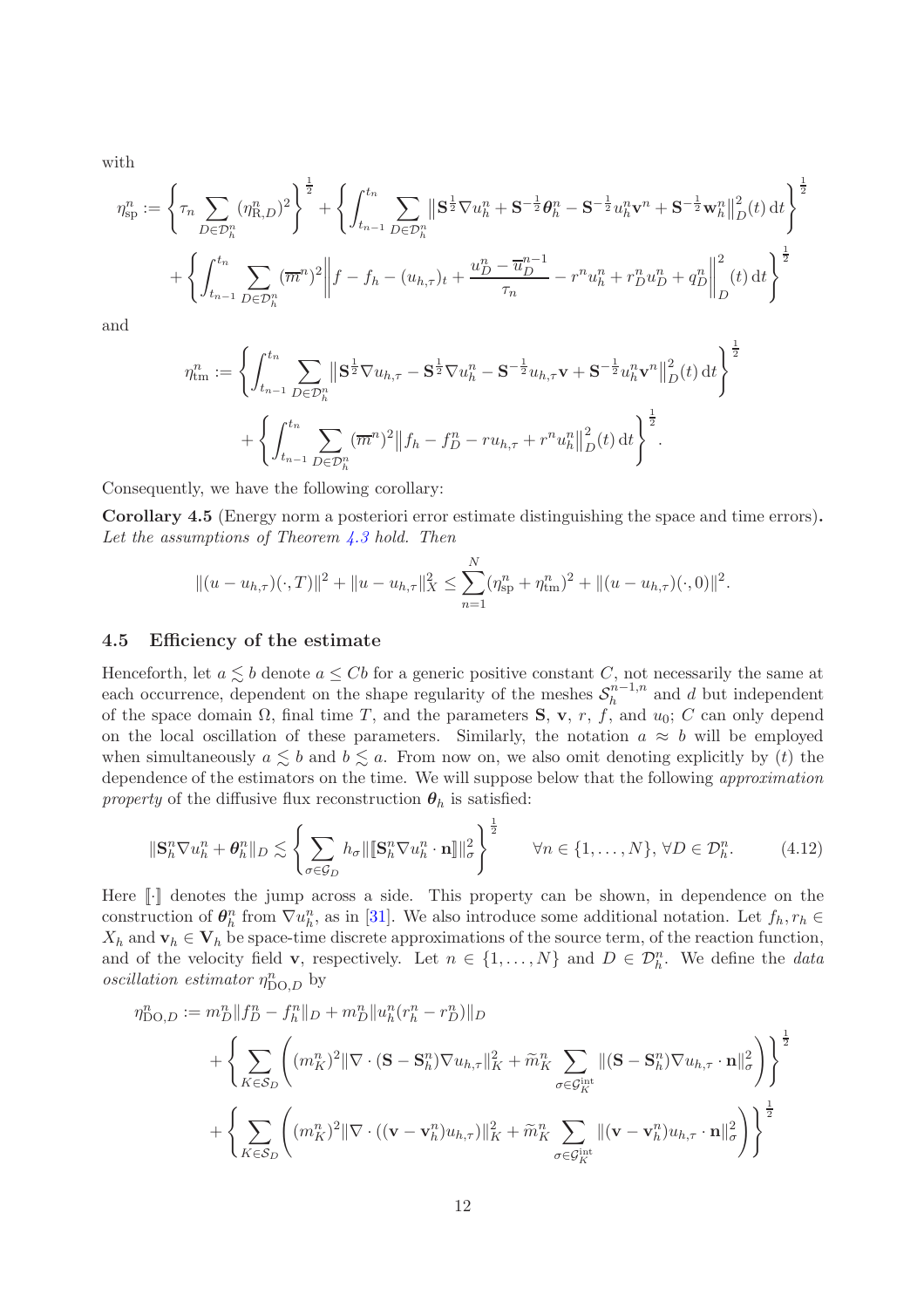and the *quadrature estimator*  $\eta_{Q,D}^n$  by

$$
\begin{split} \eta_{\mathrm{Q},D}^{n}:=m_{D}^{n}\bigg\|\frac{u_{h}^{n}-u_{h}^{n-1}}{\tau_{n}}-\frac{u_{D}^{n}-\overline{u}_{D}^{n-1}}{\tau_{n}}+r_{D}^{n}(u_{h}^{n}-u_{D}^{n})-q_{D}^{n}\bigg\|_{D} \\ &+\bigg\{\sum_{K\in\mathcal{S}_{D}}\bigg((m_{K}^{n})^{2}\|\nabla\cdot(\mathbf{v}_{h}^{n}u_{h}^{n}-\mathbf{w}_{h}^{n})\|_{K}^{2}+\widetilde{m}_{K}^{n}\sum_{\sigma\in\mathcal{G}_{K}^{\mathrm{int}}}\|(\mathbf{v}_{h}^{n}u_{h}^{n}-\mathbf{w}_{h}^{n})\cdot\mathbf{n}\|_{\sigma}^{2}\bigg)\bigg\}^{\frac{1}{2}}. \end{split}
$$

Finally, for the sake of simplicity, we make in this section an additional assumption that  $\nabla \cdot \mathbf{v} = 0$ . In this case, the augmented norm  $(2.7)$  is closely related to that of  $[25]$ , so that we can use the results of [\[25\]](#page-25-2) for the lower bound proof. We then have the following theorem:

<span id="page-12-2"></span>**Theorem 4.6** (Efficiency of the a posteriori error estimators in the augmented norm). Let  $\nabla \cdot \mathbf{v} = 0$ , let u be the weak solution of problem [\(1.1a\)](#page-1-0)–[\(1.1c\)](#page-1-1) given by [\(2.2\)](#page-3-1) and let  $u_{h,\tau} \in X_h$  and  $\theta_h$ ,  $\mathbf{w}_h \in \mathbf{V}_h$ be arbitrary but such that [\(4.12\)](#page-11-0) holds. Let  $n \in \{1, ..., N\}$ , let  $S_h^{n-1,n}$  $h^{n-1,n}$  be shape-regular, and let, for all  $D \in \mathcal{D}_h^n$ ,  $h_D \approx h_K$  for all  $K \in \mathcal{S}_D$ . Then

$$
(\eta^n)^2 \lesssim \|u - u_{h,\tau}\|_{Y(t_{n-1},t_n)}^2 + \int_{t_{n-1}}^{t_n} \sum_{D \in \mathcal{D}_h^n} \{ (\eta^n_{\text{DOQ},D})^2 + (\eta^n_{\text{DO},D})^2 + (\eta^n_{\text{Q},D})^2 \} dt
$$
  
+ 
$$
||f - f^n - (r - r^n)u_{h,\tau}||_{X'(t_{n-1},t_n)}^2.
$$

# <span id="page-12-0"></span>5 Proof of the a posteriori error estimate and of its efficiency

We shall prove in this section the a posteriori error estimates stated in Theorems [4.3](#page-10-0) and [4.4,](#page-10-1) as well as their efficiency discussed in Theorem [4.6.](#page-12-2)

#### <span id="page-12-1"></span>5.1 Proof of the a posteriori error estimate

<span id="page-12-4"></span>Lemma 5.1 (Bound by the residual). There holds

$$
\|(u - u_{h,\tau})(\cdot, T)\|^2 + \|u - u_{h,\tau}\|_X^2 \leq \left(\sup_{\varphi \in X, \, \|\varphi\|_X = 1} \int_0^T \langle \mathcal{B}(u - u_{h,\tau}), \varphi \rangle \, \mathrm{d}t\right)^2 + \|(u - u_{h,\tau})(\cdot, 0)\|^2.
$$

Proof. Using the obvious relation

$$
\int_0^T \langle \mathcal{B}(v), v \rangle \, \mathrm{d} t \le \sup_{\varphi \in X, \, \|\varphi\|_X = 1} \int_0^T \langle \mathcal{B}(v), \varphi \rangle \, \mathrm{d} t \|v\|_X \le \frac{1}{2} \Biggl( \sup_{\varphi \in X, \, \|\varphi\|_X = 1} \int_0^T \langle \mathcal{B}(v), \varphi \rangle \, \mathrm{d} t \Biggr)^2 + \frac{1}{2} \|v\|_X^2,
$$

 $\Box$ 

valid for any  $v \in Z$ , the assertion follows from  $(2.4)$  and the fact that  $(u - u_{h,\tau}) \in Z$ .

Let from now on,  $\varphi \in X$  with  $\|\varphi\|_X = 1$  be fixed. Then, on the time interval  $(t_{n-1}, t_n]$ ,  $n \in \{1, \ldots, N\}$ , we have the following results.

<span id="page-12-3"></span>Lemma 5.2 (Equivalent form of the residual). There holds

$$
\langle \mathcal{B}(u - u_{h,\tau}), \varphi \rangle = T_{\rm R}(\varphi) + T_{\rm DCF}(\varphi) + T_{\rm Q}(\varphi)
$$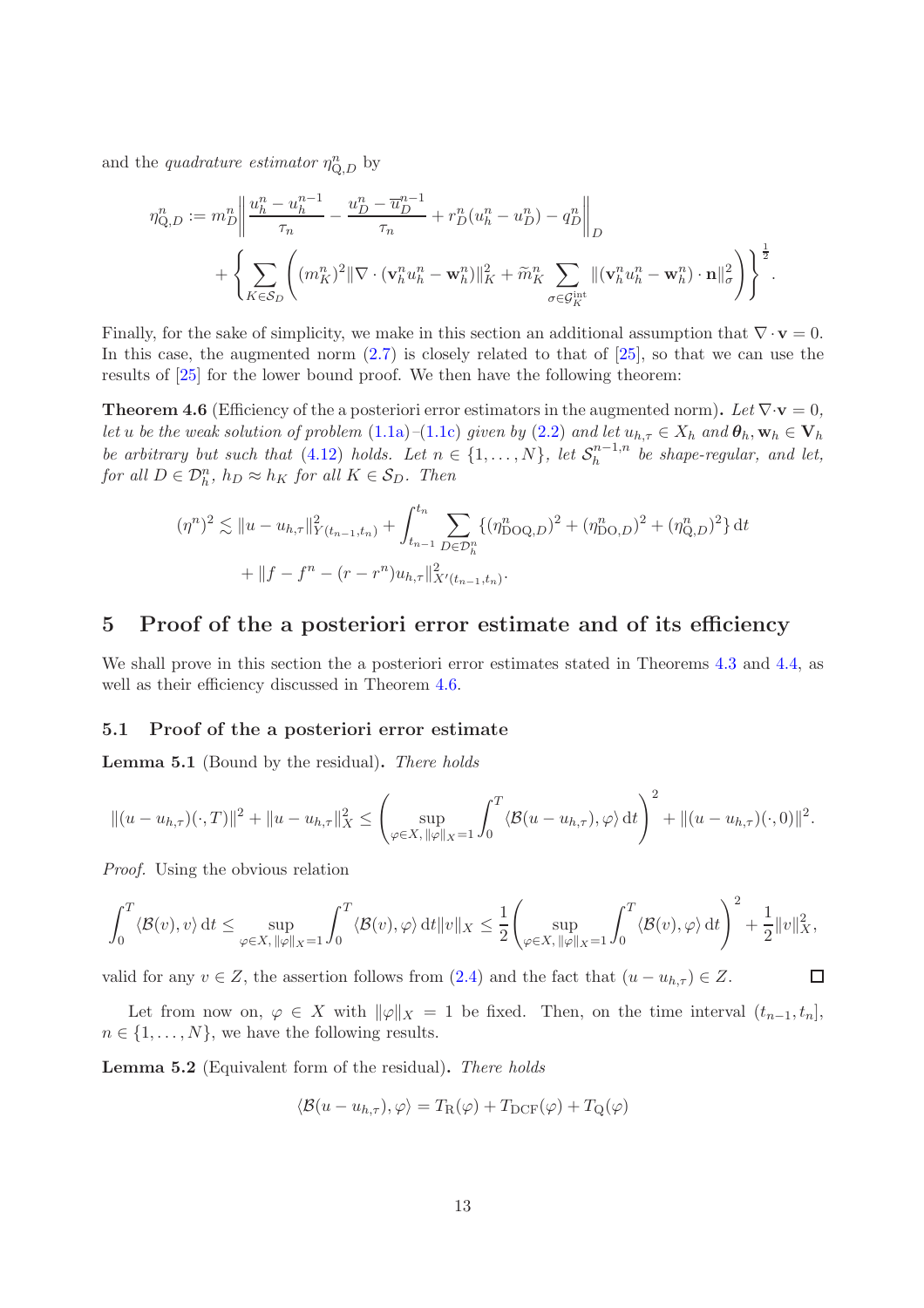with

$$
T_{\mathcal{R}}(\varphi) := \sum_{D \in \mathcal{D}_{h}^{n}} \left( f_{D}^{n} - \frac{u_{D}^{n} - \overline{u}_{D}^{n-1}}{\tau_{n}} - \nabla \cdot \boldsymbol{\theta}_{h}^{n} - \nabla \cdot \mathbf{w}_{h}^{n} - r_{D}^{n} u_{D}^{n} - q_{D}^{n}, \varphi - \varphi_{D} \right)_{D},
$$
  
\n
$$
T_{\mathcal{D}CF}(\varphi) := -(\mathbf{S} \nabla u_{h,\tau} + \boldsymbol{\theta}_{h}^{n} - u_{h,\tau} \mathbf{v} + \mathbf{w}_{h}^{n}, \nabla \varphi),
$$
  
\n
$$
T_{\mathcal{Q}}(\varphi) := \sum_{D \in \mathcal{D}_{h}^{n}} \left( f - f_{D}^{n} - (u_{h,\tau})_{t} + \frac{u_{D}^{n} - \overline{u}_{D}^{n-1}}{\tau_{n}} - ru_{h,\tau} + r_{D}^{n} u_{D}^{n} + q_{D}^{n}, \varphi \right)_{D},
$$

where  $\varphi_D := (\varphi, 1)_D / |D|, D \in \mathcal{D}_h^n$ .

*Proof.* We first use the definition of the weak solution [\(2.2\)](#page-3-1) and that of  $\mathcal{B}(2.1)$  $\mathcal{B}(2.1)$  to infer that

$$
\langle \mathcal{B}(u-u_{h,\tau}),\varphi\rangle=(f,\varphi)-((u_{h,\tau})_t,\varphi)-(\mathbf{S}\nabla u_{h,\tau},\nabla\varphi)-(\nabla\cdot(u_{h,\tau}\mathbf{v}),\varphi)-(ru_{h,\tau},\varphi).
$$

We then add and subtract  $(\nabla \cdot \theta_h^n, \varphi)$  and  $(\nabla \cdot \mathbf{w}_h^n, \varphi)$  and use the Green theorem to see that

$$
\langle \mathcal{B}(u - u_{h,\tau}), \varphi \rangle = (f, \varphi) - ((u_{h,\tau})_t, \varphi) - (\nabla \cdot \boldsymbol{\theta}_h^n, \varphi) - (\nabla \cdot \mathbf{w}_h^n, \varphi)
$$
  
- 
$$
(\mathbf{S} \nabla u_{h,\tau} + \boldsymbol{\theta}_h^n - u_{h,\tau} \mathbf{v} + \mathbf{w}_h^n, \nabla \varphi) - (r u_{h,\tau}, \varphi)
$$
  
= 
$$
T_{\mathbf{R}}^*(\varphi) + T_{\text{DCF}}(\varphi) + T_{\mathbf{Q}}(\varphi),
$$

where  $T_{\rm R}^*(\varphi)$  is as  $T_{\rm R}(\varphi)$  with, however, the second argument replaced by  $\varphi$ . Finally, it suffices to multiply [\(4.5\)](#page-8-1) by  $\varphi_D$ , to use therein the Green theorem for the terms involving  $\theta_h^n$  and  $\mathbf{w}_h^n$ , and add it to  $T_{\mathcal{R}}^{*}(\varphi)$  for each  $D \in \mathcal{D}_{h}^{n}$  to arrive at the assertion of the lemma. П

Lemma 5.3 (Residual estimate). There holds

<span id="page-13-1"></span><span id="page-13-0"></span>
$$
T_{\rm R}(\varphi)\leq \sum_{D\in \mathcal{D}_h^n}\eta_{{\rm R},D}^n\||\varphi\||_D.
$$

Proof. The assertion follows immediately from an application of the Cauchy–Schwarz inequality, the Poincaré inequality [\(4.1\)](#page-7-1), and the definition [\(2.3\)](#page-3-4) of the energy norm  $|||\cdot|||$ , cf. [\[30,](#page-25-3) Lemmas 4.3 and 7.1]. and 7.1].

<span id="page-13-2"></span>Lemma 5.4 (Diffusive and convective flux estimates). There holds

$$
T_{\text{DCF}}(\varphi) \le \sum_{D \in \mathcal{D}_h^n} \eta_{\text{DCF},D}^n |||\varphi|| ||_D,\tag{5.1a}
$$

$$
T_{\text{DCF}}(\varphi) \le \left\{ \sum_{D \in \mathcal{D}_h^n} \left( \eta_{\text{DF},D}^n \right)^2 \right\}^{\frac{1}{2}} \|\varphi\| + \sup_{\psi \in H_0^1(\Omega); \|\psi\| = 1} \left( \nabla \cdot (u_{h,\tau} \mathbf{v} - \mathbf{w}_h^n), \psi \right) \|\varphi\| \tag{5.1b}
$$

Proof. Estimate [\(5.1a\)](#page-13-0) follows easily by the Cauchy–Schwarz inequality and [\(2.3\)](#page-3-4). The first part of estimate [\(5.1b\)](#page-13-1), bounding the term  $-(\mathbf{S}\nabla u_{h,\tau}+\boldsymbol{\theta}_h^n,\nabla\varphi)$ , is established as in [\[8,](#page-24-14) proof of Theorem 4.4]. Two following simple modifications are necessary: firstly, the Friedrichs inequality [\(4.2\)](#page-7-2) has to be used for  $K \in S_h^{n-1,n,\text{ext}}$  instead of the Poincaré inequality [\(4.1\)](#page-7-1) in [\[8,](#page-24-14) proof of Theorem 4.4]; consequently, only a sum over  $\sigma \in \mathcal{G}_K^{\text{int}}$ , and not a sum over  $\sigma \in \mathcal{G}_K$ , appears in the definition of  $\eta_{\text{DF},D}^n$ . Secondly, the scaling by **S** has to be added, leading to the factors  $c_{\mathbf{S},K}^n$  in the definition of  $m_K^n$  and  $\widetilde{m}_K^n$ . Finally, by the Green theorem, we easily have

$$
(u_{h,\tau}\mathbf{v}-\mathbf{w}_h^n,\nabla\varphi)=-(\nabla\cdot(u_{h,\tau}\mathbf{v}-\mathbf{w}_h^n),\varphi)\leq \sup_{\psi\in H_0^1(\Omega);\,||\psi|||=1}(\nabla\cdot(u_{h,\tau}\mathbf{v}-\mathbf{w}_h^n),\psi)||\varphi|||.
$$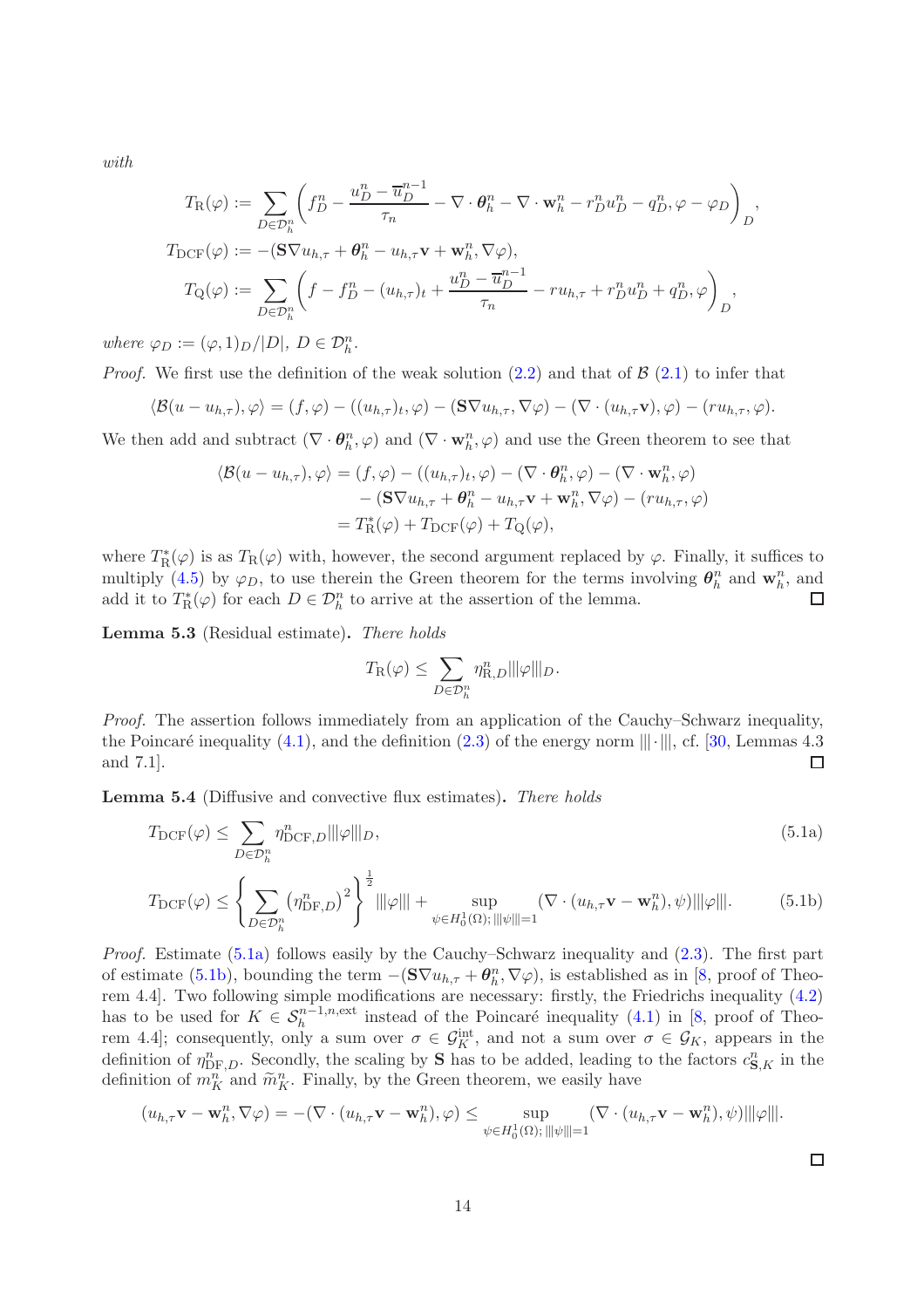<span id="page-14-0"></span>Lemma 5.5 (Data oscillation–quadrature estimate). There holds

$$
T_{\mathbf{Q}}(\varphi) \le \left\{ \sum_{D \in \mathcal{D}_h^n} (\eta_{\mathrm{DOQ},D}^n)^2 \right\}^{\frac{1}{2}} \|\|\varphi\|\|.
$$

*Proof.* Denote by  $v_D$  the argument in the left part of  $(\cdot, \cdot)_D$  in  $T_Q(\varphi)$ . Then, on the one hand,

$$
T_{\mathbf{Q}}(\varphi) \leq \sum_{D \in \mathcal{D}_h^n} \|v_D\|_{D} \|\varphi\|_{D} \leq \sum_{D \in \mathcal{D}_h^n} (c_{\mathbf{v},r,D}^n)^{-\frac{1}{2}} \|v_D\|_{D} \|\varphi\|_{D} \leq (c_{\mathbf{v},r,\Omega}^n)^{-\frac{1}{2}} \left\{ \sum_{D \in \mathcal{D}_h^n} \|v_D\|_{D}^2 \right\}^{\frac{1}{2}} \|\|\varphi\|_{D} \leq C_{\mathbf{v},r,\Omega} \|\varphi\|_{D} \leq C_{\mathbf{v},r,\Omega} \|\varphi\|_{D} \leq C_{\mathbf{v},r,\Omega} \|\varphi\|_{D} \leq C_{\mathbf{v},r,\Omega} \|\varphi\|_{D} \leq C_{\mathbf{v},r,\Omega} \|\varphi\|_{D} \leq C_{\mathbf{v},r,\Omega} \|\varphi\|_{D} \leq C_{\mathbf{v},r,\Omega} \|\varphi\|_{D} \leq C_{\mathbf{v},r,\Omega} \|\varphi\|_{D} \leq C_{\mathbf{v},r,\Omega} \|\varphi\|_{D} \leq C_{\mathbf{v},r,\Omega} \|\varphi\|_{D} \leq C_{\mathbf{v},r,\Omega} \|\varphi\|_{D} \leq C_{\mathbf{v},r,\Omega} \|\varphi\|_{D} \leq C_{\mathbf{v},r,\Omega} \|\varphi\|_{D} \leq C_{\mathbf{v},r,\Omega} \|\varphi\|_{D} \leq C_{\mathbf{v},r,\Omega} \|\varphi\|_{D} \leq C_{\mathbf{v},r,\Omega} \|\varphi\|_{D} \leq C_{\mathbf{v},r,\Omega} \|\varphi\|_{D} \leq C_{\mathbf{v},r,\Omega} \|\varphi\|_{D} \leq C_{\mathbf{v},r,\Omega} \|\varphi\|_{D} \leq C_{\mathbf{v},r,\Omega} \|\varphi\|_{D} \leq C_{\mathbf{v},r,\Omega} \|\varphi\|_{D} \leq C_{\mathbf{v},r,\Omega} \|\varphi\|_{D} \leq C_{\mathbf{v},r,\Omega} \|\varphi\|_{D} \leq C_{\mathbf{v},r,\Omega} \|\varphi\|_{D}
$$

by the Cauchy–Schwarz inequality and definition [\(2.3\)](#page-3-4) of the energy norm. On the other hand,

$$
T_{\mathcal{Q}}(\varphi) \le \left\{ \sum_{D \in \mathcal{D}_h^n} ||v_D||_D^2 \right\}^{\frac{1}{2}} ||\varphi|| \le C_F^{\frac{1}{2}} h_{\Omega}(c_{\mathbf{S},\Omega}^n)^{-\frac{1}{2}} \left\{ \sum_{D \in \mathcal{D}_h^n} ||v_D||_D^2 \right\}^{\frac{1}{2}} |||\varphi||||
$$

by the Cauchy–Schwarz inequality, the Friedrichs inequality [\(4.3\)](#page-7-3), and definition [\(2.3\)](#page-3-4) of the energy norm.  $\Box$ 

*Proof of Theorem [4.3.](#page-10-0)* Let  $\varphi \in X$ ,  $\|\varphi\|_X = 1$ , be fixed. Lemmas [5.2](#page-12-3)[–5.5](#page-14-0) and the Cauchy–Schwarz inequality imply

$$
\langle \mathcal{B}(u - u_{h,\tau}), \varphi \rangle dt \le \left( \left\{ \sum_{D \in \mathcal{D}_h^n} (\eta_{\text{R},D}^n + \eta_{\text{DCF},D}^n)^2 \right\}^{\frac{1}{2}} + \left\{ \sum_{D \in \mathcal{D}_h^n} (\eta_{\text{DOQ},D}^n)^2 \right\}^{\frac{1}{2}} \right) |||\varphi|||,
$$

using the bound [\(5.1a\)](#page-13-0) on  $T_{\text{DCF}}(\varphi)$ . Similarly, using the bound [\(5.1b\)](#page-13-1) on  $T_{\text{DCF}}(\varphi)$ , we arrive at

$$
\langle \mathcal{B}(u - u_{h,\tau}), \varphi \rangle dt \leq \left( \left\{ \sum_{D \in \mathcal{D}_h^n} (\eta_{\text{R},D}^n)^2 \right\}^{\frac{1}{2}} + \left\{ \sum_{D \in \mathcal{D}_h^n} (\eta_{\text{DF},D}^n)^2 \right\}^{\frac{1}{2}} + \left\{ \sum_{D \in \mathcal{D}_h^n} (\eta_{\text{DF},D}^n)^2 \right\}^{\frac{1}{2}} + \sup_{\psi \in H_0^1(\Omega); \|\|\psi\|\|=1} (\nabla \cdot (u_{h,\tau} \mathbf{v} - \mathbf{w}_h^n), \psi) + \left\{ \sum_{D \in \mathcal{D}_h^n} (\eta_{\text{DOQ},D}^n)^2 \right\}^{\frac{1}{2}} \right) \|\|\varphi\|\|.
$$

Another use of the Cauchy–Schwarz inequality gives

<span id="page-14-1"></span>
$$
\int_0^T \langle \mathcal{B}(u - u_{h,\tau}), \varphi \rangle dt \le \sum_{n=1}^N \left( \min\{\eta^{(1),n}, \eta^{(2),n}\} \left\{ \int_{t_{n-1}}^{t_n} ||\varphi||^2 dt \right\}^{\frac{1}{2}} \right) \le \eta \|\varphi\|_X = \eta \tag{5.2}
$$
  
using Lemma 5.1 concludes the proof.

and using Lemma [5.1](#page-12-4) concludes the proof.

*Proof of Theorem [4.4.](#page-10-1)* Let us first bound the term  $\|\partial_t(u-u_{h,\tau})+b_A(u-u_{h,\tau})\|_{X'}^2$ . Following [\[10,](#page-24-8) [11\]](#page-24-9), using definitions  $(2.1)$  and  $(2.6)$ , estimate  $(5.2)$ , and the Cauchy–Schwarz inequality, we readily have

$$
\sup_{\varphi \in X; \|\varphi\|_{X} = 1} \int_{0}^{T} \langle \partial_{t} (u - u_{h,\tau}) + b_{A} (u - u_{h,\tau}), \varphi \rangle(t) dt
$$
\n
$$
= \sup_{\varphi \in X; \|\varphi\|_{X} = 1} \int_{0}^{T} \{ \langle \mathcal{B} (u - u_{h,\tau}), \varphi \rangle - \langle \mathcal{B}_{S} (u - u_{h,\tau}), \varphi \rangle \}(t) dt
$$
\n
$$
\leq \eta + \|u - u_{h,\tau}\|_{X}.
$$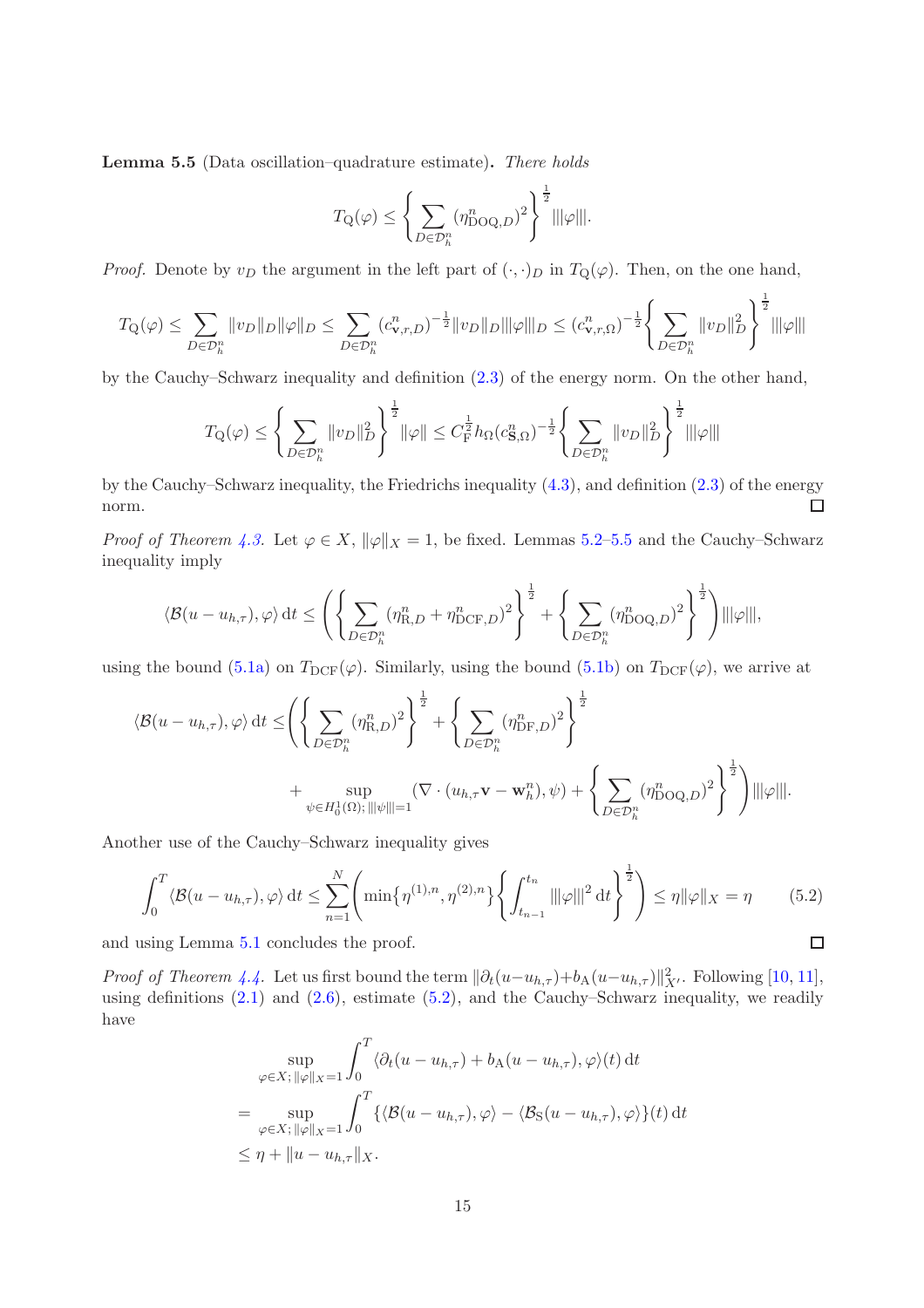Consequently, using Theorem [4.3,](#page-10-0)

$$
\|\partial_t(u - u_{h,\tau}) + b_A(u - u_{h,\tau})\|_{X'}^2 \le 4\eta^2 + 2\|(u - u_{h,\tau})(\cdot, 0)\|^2 - 2\|(u - u_{h,\tau})(\cdot, T)\|^2.
$$

The assertion of the theorem follows from definition [\(2.7\)](#page-3-2) of the augmented norm.

## 5.2 Proof of the efficiency of the estimate

Let  $n \in \{1, ..., N\}$  and  $K \in S_h^{n-1,n}$  be fixed. Denote by

$$
\eta_{\mathrm{R},K}^n := m_K^n \left\| f_h^n - \frac{u_h^n - u_h^{n-1}}{\tau_n} + \nabla \cdot (\mathbf{S}_h^n \nabla u_h^n) - \nabla \cdot (\mathbf{v}_h^n u_h^n) - r_h^n u_h^n \right\|_K,
$$
  

$$
\eta_{\mathrm{J},K}^n := (m_K^n)^{\frac{1}{2}} (c_{\mathbf{S},K}^n)^{-\frac{1}{4}} \sum_{\sigma \in \mathcal{G}_K^{\mathrm{int}}} \| [\mathbf{S}_h^n \nabla u_h^n \cdot \mathbf{n} ] \|_{\sigma},
$$

respectively, the usual element and face residual estimators, cf. [\[25\]](#page-25-2). In order to prove Theorem [4.6,](#page-12-2) we show in the following lemmas that our a posteriori error estimate represents a lower bound for the residual a posteriori error estimate of [\[25,](#page-25-2) Lemma 7.1]. Consequently, we will be able to establish the lower bound by estimate (7.2) of this reference.

Let  $n \in \{1, ..., N\}$  and  $D \in \mathcal{D}_{h}^{n}$  be fixed. We then have the following results:

<span id="page-15-0"></span>**Lemma 5.6** (Upper bound on  $\eta_{\text{R},D}^n$ ). There holds

$$
\eta_{\text{R},D}^{n} \lesssim \left\{ \sum_{K \in \mathcal{S}_{D}} (\eta_{\text{R},K}^{n})^{2} \right\}^{\frac{1}{2}} + \left\{ \sum_{K \in \mathcal{S}_{D}} (\eta_{\text{J},K}^{n})^{2} \right\}^{\frac{1}{2}} + \eta_{\text{DO},D}^{n} + \eta_{\text{Q},D}^{n}.
$$

Proof. The triangle inequality yields

$$
\eta_{R,D}^{n} \leq m_{D}^{n} \left\| f_{h}^{n} - \frac{u_{h}^{n} - u_{h}^{n-1}}{\tau_{n}} + \nabla \cdot (\mathbf{S}_{h}^{n} \nabla u_{h}^{n}) - \nabla \cdot (\mathbf{v}_{h}^{n} u_{h}^{n}) - r_{h}^{n} u_{h}^{n} \right\|_{D} + m_{D}^{n} \| f_{D}^{n} - f_{h}^{n} \|_{D}
$$

$$
+ m_{D}^{n} \left\| \frac{u_{h}^{n} - u_{h}^{n-1}}{\tau_{n}} - \frac{u_{D}^{n} - \overline{u}_{D}^{n-1}}{\tau_{n}} + r_{D}^{n} (u_{h}^{n} - u_{D}^{n}) - q_{D}^{n} \right\|_{D}
$$

$$
+ m_{D}^{n} \| u_{h}^{n} (r_{h}^{n} - r_{D}^{n}) \|_{D} + m_{D}^{n} \| \nabla \cdot (\mathbf{S}_{h}^{n} \nabla u_{h}^{n} + \boldsymbol{\theta}_{h}^{n}) \|_{D} + m_{D}^{n} \| \nabla \cdot (\mathbf{v}_{h}^{n} u_{h}^{n} - \mathbf{w}_{h}^{n}) \|_{D}.
$$

The fact that  $\mathbf{S}_h^n \nabla u_h^n + \theta_h^n$  is a piecewise polynomial in D, the inverse inequality, the fact that  $h_D \approx h_K$  for all  $K \in S_D$ , and the approximation property [\(4.12\)](#page-11-0) lead to

$$
\|\nabla\cdot(\mathbf{S}_h^n\nabla u_h^n+\pmb{\theta}_h^n)\|_D\lesssim h_D^{-1}\|\mathbf{S}_h^n\nabla u_h^n+\pmb{\theta}_h^n\|_D\lesssim h_D^{-1}\Biggl\{\sum_{\sigma\in\mathcal{G}_D}h_\sigma\|[\mathbf{S}_h^n\nabla u_h^n\cdot\mathbf{n}]\|_\sigma^2\Biggr\}^{\frac{1}{2}}.
$$

From here, we easily get

$$
m_D \|\nabla \cdot (\mathbf{S}_h^n \nabla u_h^n + \boldsymbol{\theta}_h^n) \|_D \lesssim \left\{ \sum_{K \in \mathcal{S}_D} (\eta_{J,K}^n)^2 \right\}^{\frac{1}{2}},
$$

using the previous arguments and the bound  $m_K^n h_K^{-\frac{1}{2}} \lesssim (m_K^n)^{\frac{1}{2}} (c_{\mathbf{S},K}^n)^{-\frac{1}{4}}$  (equivalent to the obvious  $(m_K^n)^{\frac{1}{2}} h_K^{-\frac{1}{2}}(c_{\mathbf{S},K}^n)^{\frac{1}{4}} \lesssim 1$  in each  $K \in \mathcal{S}_D$ . Combining the above results, the assertion follows.  $\Box$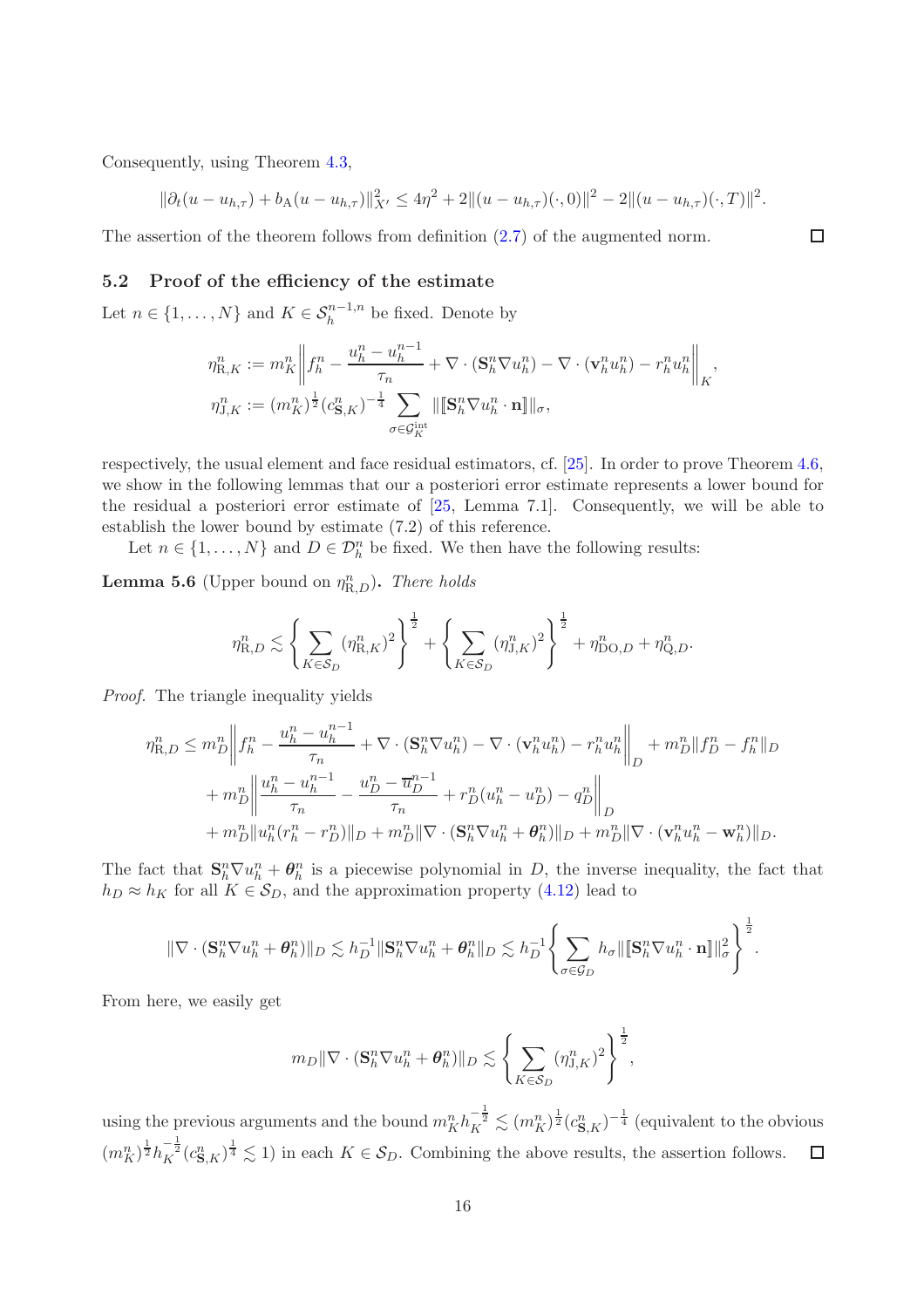**Lemma 5.7** (Upper bound on  $\eta_{\text{DF},D}^n$ ). There holds

$$
\eta_{\mathrm{DF},D}^n \lesssim \left\{ \sum_{K \in \mathcal{S}_D} (\eta_{\mathrm{J},K}^n)^2 \right\}^{\frac{1}{2}} + \left\{ \sum_{K \in \mathcal{S}_D} m_K^n (c_{\mathbf{S},K}^n)^{-\frac{1}{2}} h_K^{-1} ||\mathbf{S}_h^n \nabla (u_{h,\tau} - u_h^n) ||_K^2 \right\}^{\frac{1}{2}} + \eta_{\mathrm{DO},D}^n.
$$

*Proof.* Let  $K \in S_D$ . We have, separating the data oscillation, time evolution, and diffusive flux approximation parts,

$$
m_K^n \|\nabla \cdot (\mathbf{S} \nabla u_{h,\tau} + \theta_h^n) \|_{K} + (\tilde{m}_K^n)^{\frac{1}{2}} \sum_{\sigma \in \mathcal{G}_K^{\text{int}}} (C_{\mathbf{t},K,\sigma})^{\frac{1}{2}} \| (\mathbf{S} \nabla u_{h,\tau} + \theta_h^n) \cdot \mathbf{n} \|_{\sigma}
$$
  
\n
$$
\lesssim m_K^n \|\nabla \cdot (\mathbf{S} \nabla u_{h,\tau} + \theta_h^n) \|_{K} + (\tilde{m}_K^n)^{\frac{1}{2}} \sum_{\sigma \in \mathcal{G}_K^{\text{int}}} \| (\mathbf{S} \nabla u_{h,\tau} + \theta_h^n) \cdot \mathbf{n} \|_{\sigma}
$$
  
\n
$$
\leq m_K^n (\|\nabla \cdot (\mathbf{S} - \mathbf{S}_h^n) \nabla u_{h,\tau} \|_{K} + \|\nabla \cdot \mathbf{S}_h^n \nabla (u_{h,\tau} - u_h^n) \|_{K} + \|\nabla \cdot (\mathbf{S}_h^n \nabla u_h^n + \theta_h^n) \|_{K})
$$
  
\n
$$
+ (\tilde{m}_K^n)^{\frac{1}{2}} \sum_{\sigma \in \mathcal{G}_K^{\text{int}}} ( \| (\mathbf{S} - \mathbf{S}_h^n) \nabla u_{h,\tau} \cdot \mathbf{n} \|_{\sigma} + \| \mathbf{S}_h^n \nabla (u_{h,\tau} - u_h^n) \cdot \mathbf{n} \|_{\sigma} + \| (\mathbf{S}_h^n \nabla u_h^n + \theta_h^n) \cdot \mathbf{n} \|_{\sigma} )
$$
  
\n
$$
\lesssim m_K^n \|\nabla \cdot (\mathbf{S} - \mathbf{S}_h^n) \nabla u_{h,\tau} \|_{K} + (\tilde{m}_K^n)^{\frac{1}{2}} \sum_{\sigma \in \mathcal{G}_K^{\text{int}}} \| (\mathbf{S} - \mathbf{S}_h^n) \nabla u_{h,\tau} \cdot \mathbf{n} \|_{\sigma}
$$
  
\n
$$
+ (m_K^n)^{\frac{1}{2}} (c_{\mathbf{S},K}^n)^{-\frac{1}{4}} h_K^{-\frac{1}{2}} (\|\mathbf{S}_h^n \nabla (u_{h,\tau} - u_h^n) \|_{K} + \|\mathbf{S
$$

using the inverse inequalities

$$
\begin{aligned} \|\nabla \cdot \mathbf{q}_h\|_K &\lesssim h_K^{-1} \|\mathbf{q}_h\|_K, \\ \|\mathbf{q}_h \cdot \mathbf{n}\|_{\sigma} &\lesssim h_K^{-\frac{1}{2}} \|\mathbf{q}_h\|_K \end{aligned}
$$

for  $\mathbf{q}_h = \mathbf{S}_h^n \nabla (u_{h,\tau} - u_h^n)$  and  $\mathbf{q}_h = \mathbf{S}_h^n \nabla u_h^n + \boldsymbol{\theta}_h^n$  and the estimate

$$
m_K^n h_K^{-\frac{1}{2}} + (\widetilde{m}_K^n)^{\frac{1}{2}} \lesssim (m_K^n)^{\frac{1}{2}} (c_{\mathbf{S},K}^n)^{-\frac{1}{4}}
$$

following from [\[8,](#page-24-14) Proof of Theorem 5.1]. To conclude, it now suffices to use the Cauchy–Schwarz inequality, approximation property [\(4.12\)](#page-11-0), and the definitions of  $\eta_{J,K}^n$  and  $\eta_{\text{DO},D}^n$ .  $\Box$ 

Let  $n \in \{1, ..., N\}$  and  $K \in S_h^{n-1,n}$  be fixed. We then have:

<span id="page-16-0"></span>**Lemma 5.8** (Equivalent form of  $\int_{t_{n-1}}^{t_n} ||S_h^n \nabla(u_{h,\tau} - u_h^n)||_K^2 dt$ ). There holds

$$
\int_{t_{n-1}}^{t_n} \|\mathbf{S}_h^n \nabla (u_{h,\tau} - u_h^n)\|_K^2 dt = \frac{\tau_n}{3} \|\mathbf{S}_h^n \nabla (u_h^n - u_h^{n-1})\|_K^2.
$$

*Proof.* Follows from the definition of  $u_{h,\tau}$  by [\(3.9\)](#page-6-3), cf. [\[24,](#page-25-11) Equation (6.5)].

Let  $n \in \{1, ..., N\}$  be fixed. We then have:

<span id="page-16-1"></span>Lemma 5.9 (Upper bound on the convective time evolution term). There holds

$$
\int_{t_{n-1}}^{t_n} \left( \sup_{\varphi \in H_0^1(\Omega); \|\|\varphi\|=1} (\nabla \cdot (u_{h,\tau} \mathbf{v} - \mathbf{w}_h^n), \varphi) \right)^2 dt \lesssim \tau_n \sup_{\varphi \in H_0^1(\Omega); \|\|\varphi\|=1} (\nabla \cdot ((u_h^n - u_h^{n-1}) \mathbf{v}_h^n), \varphi)^2 + \int_{t_{n-1}}^{t_n} \sum_{D \in \mathcal{D}_h^n} \{ (\eta_{\text{DO},D}^n)^2 + (\eta_{\text{Q},D}^n)^2 \} dt.
$$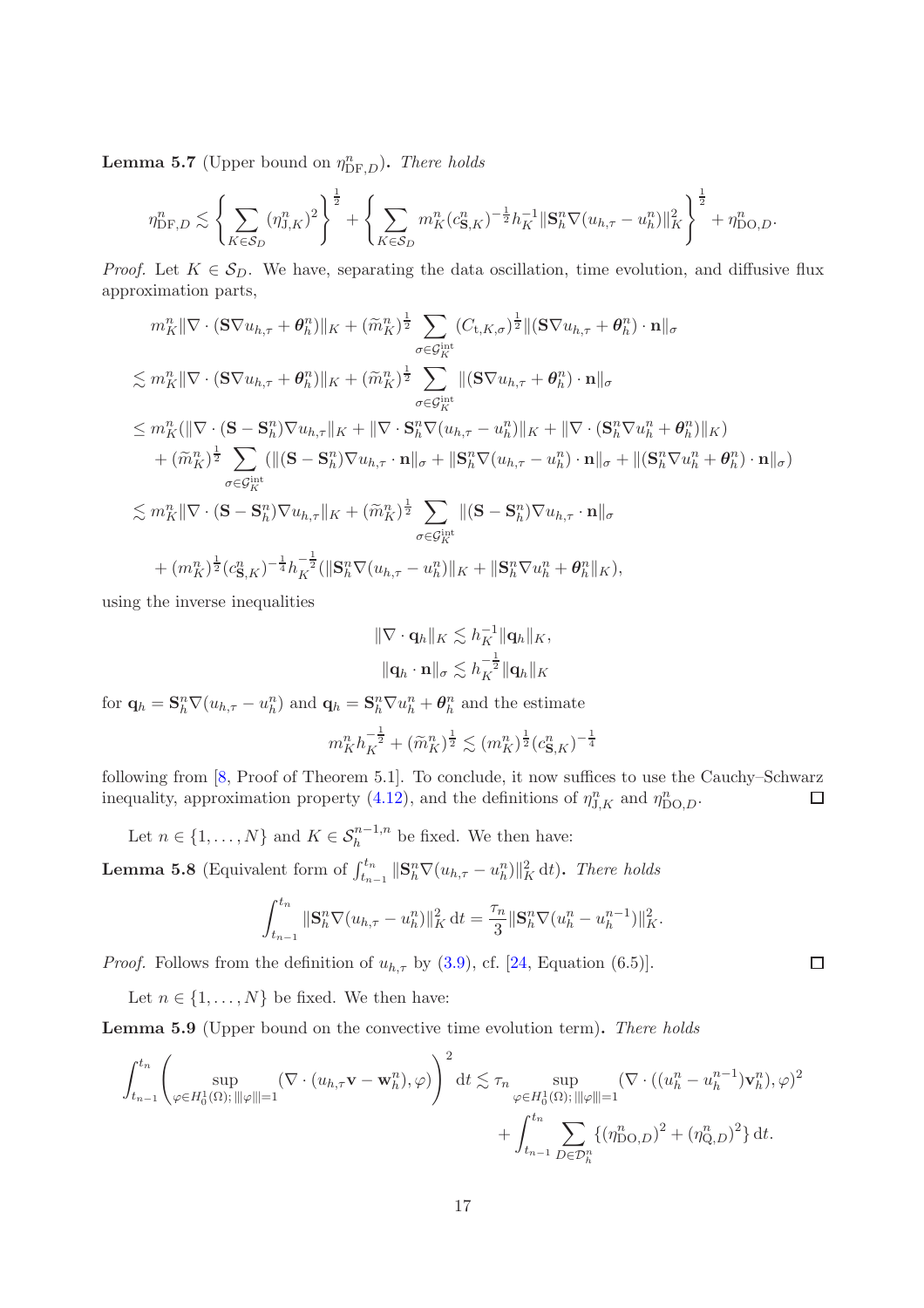*Proof.* Let  $t \in (t_{n-1}, t_n]$  and  $\varphi \in H_0^1(\Omega)$ . Then, separating the data oscillation, time evolution, and quadrature parts,

$$
(\nabla \cdot (u_{h,\tau} \mathbf{v} - \mathbf{w}_h^n), \varphi) = (\nabla \cdot (u_{h,\tau} (\mathbf{v} - \mathbf{v}_h^n)), \varphi) + (\nabla \cdot ((u_{h,\tau} - u_h^n) \mathbf{v}_h^n), \varphi) + (\nabla \cdot (u_h^n \mathbf{v}_h^n - \mathbf{w}_h^n), \varphi) = -(u_{h,\tau} (\mathbf{v} - \mathbf{v}_h^n), \nabla \varphi) + (\nabla \cdot ((u_{h,\tau} - u_h^n) \mathbf{v}_h^n), \varphi) - (u_h^n \mathbf{v}_h^n - \mathbf{w}_h^n, \nabla \varphi)
$$

Bounding the first and last terms of the above expression as in [\(5.1b\)](#page-13-1) in Lemma [5.4](#page-13-2) and integrating the middle term in time as in Lemma [5.8,](#page-16-0) the assertion of the lemma follows.  $\Box$ 

<span id="page-17-1"></span>**Lemma 5.10** (Upper bound on  $(\eta^n)^2$  using the usual residual estimators). There holds

$$
(\eta^{n})^{2} \leq (\eta^{(2),n})^{2} \lesssim \tau_{n} \sum_{D \in \mathcal{D}_{h}^{n}} \sum_{K \in \mathcal{S}_{D}} \{ (\eta_{R,K}^{n})^{2} + (\eta_{J,K}^{n})^{2} + (c_{\mathbf{S},K}^{n})^{-1} \|\mathbf{S}_{h}^{n} \nabla (u_{h}^{n} - u_{h}^{n-1})\|_{K}^{2} \} + \int_{t_{n-1}}^{t_{n}} \sum_{D \in \mathcal{D}_{h}^{n}} \{ (\eta_{\text{DOQ},D}^{n})^{2} + (\eta_{\text{DO},D}^{n})^{2} + (\eta_{\text{Q},D}^{n})^{2} \} dt + \tau_{n} \sup_{\varphi \in H_{0}^{1}(\Omega); \, ||\varphi||=1} (\nabla \cdot ((u_{h}^{n} - u_{h}^{n-1}) \mathbf{v}_{h}^{n}), \varphi)^{2}.
$$

Proof. Follows by combining the results of Lemmas [5.6](#page-15-0)[–5.9.](#page-16-1)

*Proof of Theorem [4.6.](#page-12-2)* Follows by combining Lemma [5.10](#page-17-1) and [\[25,](#page-25-2) Lemma 7.1].

# <span id="page-17-0"></span>6 Adaptive algorithm

We present here an adaptive algorithm based on our a posteriori error estimates which is designed to ensure that the relative energy error between the exact and approximate solutions will be below a prescribed tolerance  $\varepsilon$ , i.e., such that

<span id="page-17-2"></span>
$$
\frac{\sum_{n=1}^{N} (\eta_{\text{sp}}^n + \eta_{\text{tm}}^n)^2}{\sum_{n=1}^{N} \|u_{h,\tau}\|_{X(t_{n-1}, t_n)}^2} \le \varepsilon^2.
$$
\n(6.1)

.

On a given time level  $t_{n-1}$ , we in particular choose the space mesh  $\mathcal{D}_h^n$  and time step  $\tau_n$  such that

$$
\eta_{\rm sp}^n \leq \varepsilon \frac{\|u_{h,\tau}\|_{X(t_{n-1},t_n)}}{2}, \quad \eta_{\rm tm}^n \leq \varepsilon \frac{\|u_{h,\tau}\|_{X(t_{n-1},t_n)}}{2}
$$

At the same time, using the fact that there are no unknown constants hidden in both  $\eta_{\rm sp}^n$  and  $\eta_{tm}^n$ , we intend to equilibrate the space and time errors. For practical implementation purposes, we introduce the maximal refinement level parameters  $N_{\rm sp}$  and  $N_{\rm tm}$ . Altogether with some other parameters of the algorithm, they are listed in Table [1.](#page-18-0) We also denote by SpTmUnkn the total number of space-time unknowns.

The actual algorithm is as follows:

- let an initial mesh  $\mathcal{D}_h^0$  and an initial time step  $\tau_1$  be given
- set up the initial conditions on  $\mathcal{D}_h^0$
- set  $t_0 = t_1 = 0, \, \mathcal{D}_h^1 = \mathcal{D}_h^0$ , and  $n = 1$
- set  $EstSpPrev = 1$ ,  $EstImPrev = 0$
- set LevTmRef =  $0$ , SpTmUnkn =  $0$
- set  $\eta = 0$

 $\Box$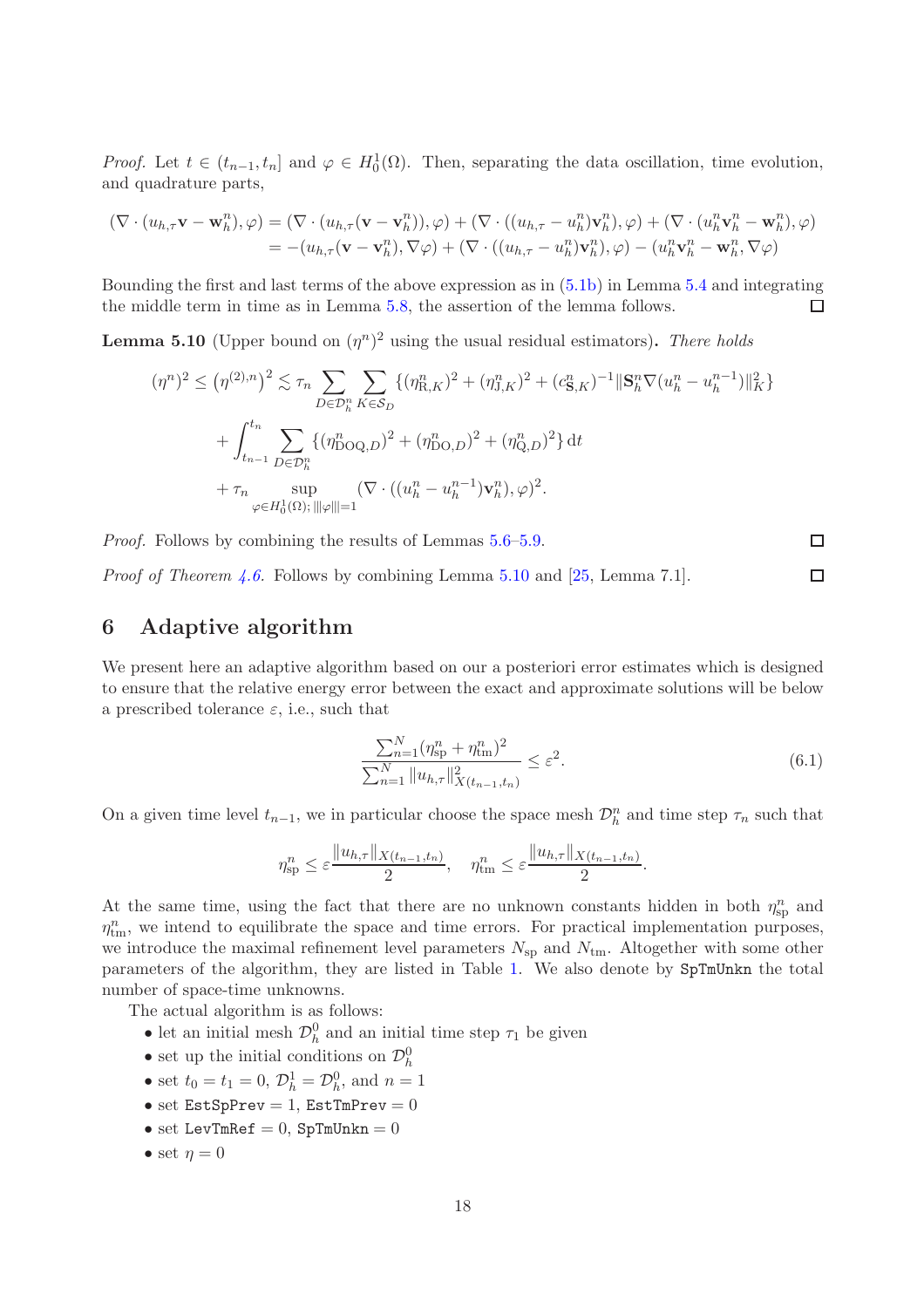| Parameter    | Meaning                                                           |
|--------------|-------------------------------------------------------------------|
| $N_{\rm sp}$ | maximal level of space refinement                                 |
| $N_{\rm tm}$ | maximal level of time refinement                                  |
| Ref          | fraction of cells for the space mesh refinement                   |
| Deref        | fraction of cells for the space mesh derefinement                 |
| Comp         | parameter for comparison of $\eta_{\rm{sp}}$ and $\eta_{\rm{tm}}$ |
| StepsSpDeref | number of steps after which the space mesh is derefined           |
| StepsTmDeref | number of steps after which the time mesh is derefined            |

<span id="page-18-0"></span>Table 1: Different parameters of the adaptive algorithm and their meaning

while  $t_n < T$ 

- set  $Count = 0$
- set  $t_n = t_{n-1} + \tau_n$
- $\bullet$  set up the boundary conditions on  $\mathcal{D}_h^n$
- set  $\eta_{\text{sp}}^n = \text{Crit} = 1$ , ItSpRef = 1
- while  $\eta_{\text{sp}}^n \geq \text{Crit}, \text{ItSpRef } \leq N_{\text{sp}} + 1, \text{ and } \text{EstSpPrev } > \text{Comp} \cdot \text{EstImPrev}$  when ItSpRef  $\neq 1$ 
	- if  $ItSpRef > 1$

• refine such cells  $D \in \mathcal{D}_h^n$  where  $\eta_{D,sp}^n \geq \texttt{Ref} \cdot \max_{E \in \mathcal{D}_h^n} \eta_{E,sp}^n$  and such that their level of refinement is less than  $N_{\rm sp}$ 

- $\bullet$  create a new mesh  $\mathcal{D}_h^n$  and interpolate the data onto this new mesh
- solve [\(3.1\)](#page-5-1) on  $\mathcal{D}_h^n$  with the time step  $\tau_n$  to get new  $u_{h,\tau}|_{[t_{n-1},t_n]}$
- $\bullet$  compute the space a posteriori error estimate  $\eta_{\text{sp}}^n$
- set EstSpPrev =  $\eta_{\rm sp}^n / \sqrt{\tau}_n$
- compute the norm of the approximate solution  $||u_{h,\tau}||_{X(t_{n-1},t_n)}$  and set Crit =  $\varepsilon$  ·  $||u_{h,\tau}||_{X(t_{n-1},t_n)}/2$
- set  $ItSpRef = ItSpRef + 1$
- $\bullet$  compute the time a posteriori error estimate  $\eta_{\mathrm{tm}}^n$
- set EstTmPrev =  $\eta_{\rm tm}^n/\sqrt{\tau}_n$
- $\bullet$  if  $\eta_{\rm tm}^n \geq$  Crit, LevTmRef  $< N_{\rm tm}, \, {\rm and} \, \, {\tt EstTmPrev} >$  Comp $\cdot \, {\tt EstSpPrev}$ 
	- set  $t_n = t_n \tau_n$ ,  $\tau_n = \tau_n/3$ , and LevTmRef = LevTmRef + 1
- else

$$
\bullet \ \eta^2 = \eta^2 + \left(\eta^n_{\rm tm} + \eta^n_{\rm sp}\right)^2
$$

- $\bullet$  SpTmUnkn = SpTmUnkn +  $|\mathcal{D}_h^n|$
- Count  $=$  Count  $+1$
- if Count is a multiple of StepsSpDeref
	- derefine such cells  $D \in \mathcal{D}_h^n$  where  $\eta_{D,sp}^n \leq$  Deref  $\cdot$  max $_{E \in \mathcal{D}_h^n} \eta_{E,sp}^n$
	- $\bullet$  create a new mesh  $\mathcal{D}_h^n$  and interpolate the data onto this mesh
- if Count is a multiple of StepsTmDeref, set  $\tau_n = 3\tau_n$  and LevTmRef = LevTmRef-1
- set  $\mathcal{D}_h^{n+1} = \mathcal{D}_h^n$ ,  $\tau_{n+1} = \tau_n$ , and  $n = n+1$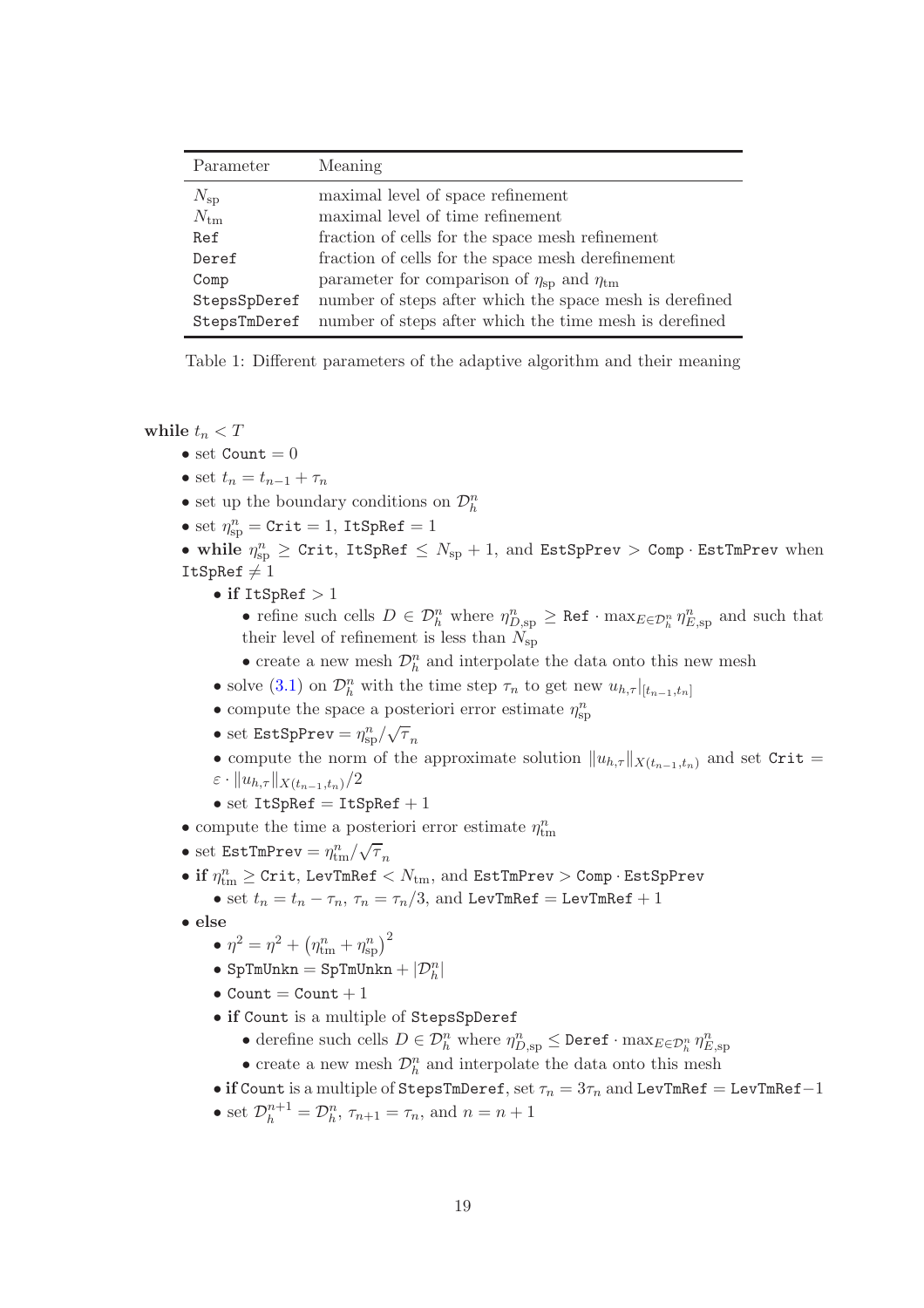# <span id="page-19-0"></span>7 Numerical experiments

As a model problem for numerical experiments, we consider  $(1.1a)$ – $(1.1c)$  with

$$
\Omega = (0,3) \times (0,3),
$$
  
\n
$$
\mathbf{S} = \nu \begin{pmatrix} 1 & 0 \\ 0 & 1 \end{pmatrix},
$$
  
\n
$$
\mathbf{v} = (v_1, v_2),
$$
  
\n
$$
r = 0,
$$
  
\n
$$
f = 0,
$$

where  $v_1 = 0.8$  and  $v_2 = 0.4$  are two constant convective field components and  $\nu > 0$  determines the amount of diffusion. We will consider below the case  $\nu = 0.001$  and  $\nu = 10$ . The initial condition  $u_0$ , as well as the Dirichlet boundary condition, are given by the exact solution

$$
u(x,y,t) = \frac{1}{200\nu(t+t_0) + 1} e^{-50 \frac{(x-x_0 - v_1(t+t_0))^2 + (y-y_0 - v_2(t+t_0))^2}{200\nu(t+t_0) + 1}}.
$$

Here,  $x_0 = 0.5$  and  $y_0 = 1.35$ . Moreover,  $t_0 \ge 0$ , set to  $t_0 = 0$  unless otherwise specified, is an additional parameter. Finally, we will test two cases with  $T = 0.6$  and  $T = 1.5$ , respectively.

We consider the scheme  $(3.1)$  on square meshes with possibly nonmatching refinements as indi-cated in Figure [2.](#page-21-0) Diffusive and convective flux reconstructions  $\theta_h$  and  $\mathbf{w}_h$  are defined respectively by  $(4.6)$  and  $(4.7)$ ; the additional degrees of freedom are fixed following [\[31,](#page-25-5) Section 3.3.3] so that the residual estimators [\(4.8\)](#page-8-5) are equal to zero. We use the estimator  $\eta$  given by [\(4.11b\)](#page-9-1) (we only evaluate  $\eta^{(1),n}$  and present the results in the energy norm setting of Theorem [4.3.](#page-10-0) We do not present the results of Theorem [4.4](#page-10-1) for the augmented norm since this norm is not easily calculable. We neglect the additional error from the inhomogeneous Dirichlet boundary condition.

The starting mesh is given by a uniform  $10 \times 10$  space grid and a uniform division of the time interval into 2 time steps when  $T = 0.6$  and 5 time steps when  $T = 1.5$ . The meshes are refined either uniformly or adaptively. In the first case, each square is always divided into nine subsquares, and the time step is cut by three. In the second case, the adaptive algorithm proposed in Section [6](#page-17-0) is employed. We set  $\text{Ref} = 0.5$ ,  $\text{Deref} = 0.15$ ,  $\text{Comp} = 0.7$ ,  $\text{StepsSpperef} = 6$ ,  $\text{StepsTmDeref} = 6$ . We will be choosing different values of  $N_{\rm sp}$  and  $N_{\rm tm}$  (recall their definition in Table [1\)](#page-18-0). As we limit the maximal level of space and time refinements, we usually do not achieve the prescribed tolerance  $\varepsilon$  in [\(6.1\)](#page-17-2). We define the experimental order of convergence  $\xi$  by

$$
\xi := \frac{\log(e_N) - \log(e_{N-1})}{\frac{1}{3}\log |\mathcal{V}_{N-1}| - \frac{1}{3}\log |\mathcal{V}_N|},
$$

where  $e_N$  is the error on the last space-time mesh,  $e_{N-1}$  is the error on the last but one space-time mesh, and  $|\mathcal{V}_N|$  and  $|\mathcal{V}_{N-1}|$  denote the corresponding numbers of total space-time unknowns given by  $\sum_{n=1}^{N} |\mathcal{D}_h^n|$ .

We first consider  $\nu = 0.001$  and  $T = 0.6$ . In this case, the problem is strongly convectiondominated and the exact solution takes a form of a steep Gaussian peak moving through the domain and only very slowly diffusing; the initial maximal value is 1, whereas the maximal value at the end of the simulation is roughly 0.9. Figure [6](#page-22-0) below shows some approximate solutions. In Figure [3,](#page-21-1) we compare the actual error distribution and the one predicted by our a posteriori error estimate. The result is presented on the final time, on an adaptively refined mesh with  $N_{\rm sp} = N_{\rm tm} = 4$ . We can see that a correct form of the error distribution is predicted (circular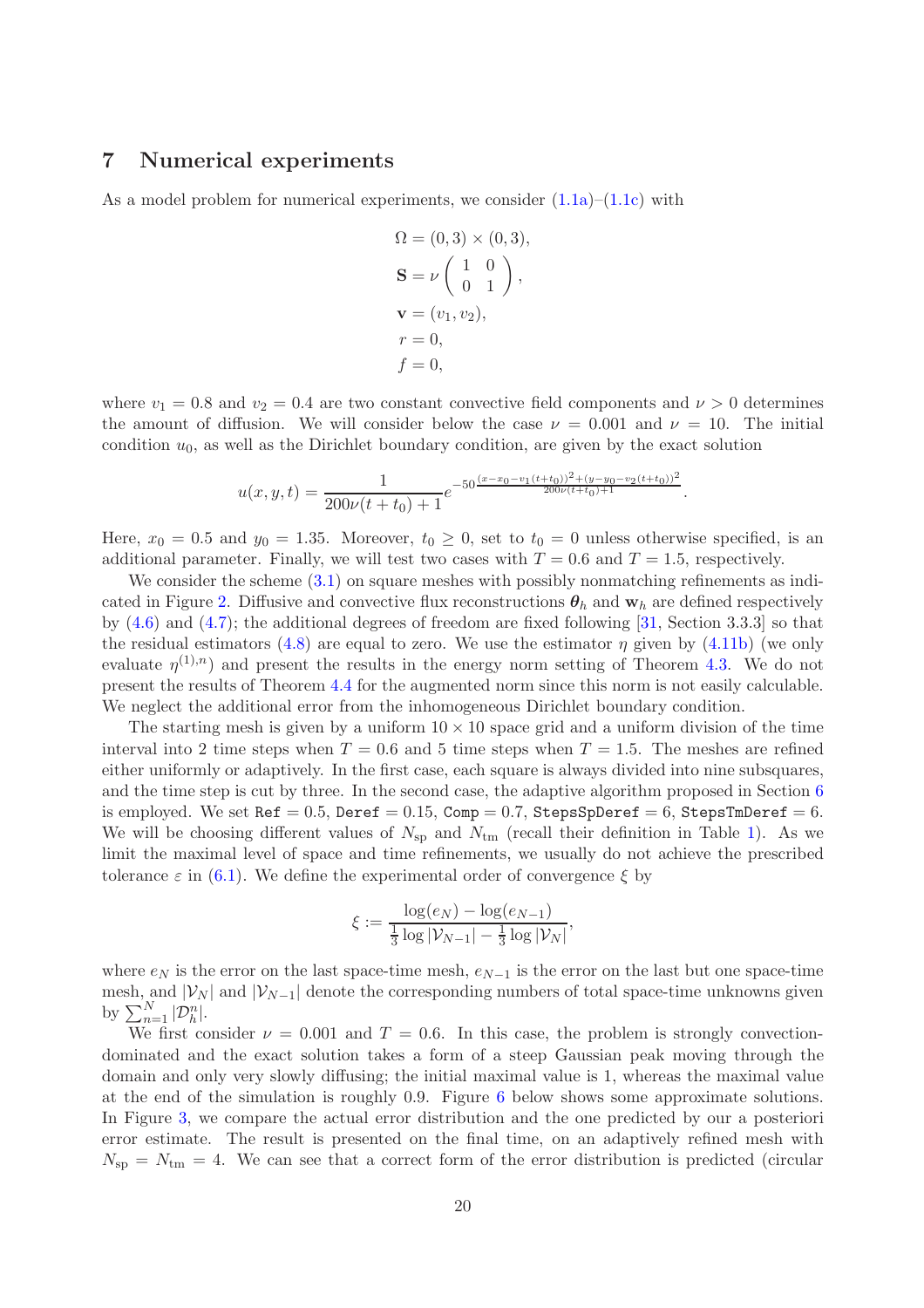with smaller error in the middle of the circle), whereas this is not the case for the localization—the predicted error distribution is much more spread. We anticipate that this is caused by the fact that the solution itself is rather diffused; increasing  $N_{\rm{sp}}$  and  $N_{\rm{tm}}$  shall improve this considerably.

In the left part of Figure [4,](#page-22-1) we compare the actual error  $(\|(u-u_{h,\tau})(\cdot,T)\|^2 + \|u-u_{h,\tau}\|_X^2)^{\frac{1}{2}}$  with the estimate  $(\eta^2 + \|u_0 - u_{h,\tau}(\cdot, 0)\|^2)^{\frac{1}{2}}$  on uniformly/adaptively refined meshes. In the right part of Figure [4,](#page-22-1) we present the corresponding effectivity indices, given as the ratios of the estimate over the error. In the adaptive refinement strategy, we obtain the same precision for much fewer (roughly 12 times less for the last meshes) space-time unknowns than in the uniform one. Concerning the experimental order of convergence, we have found  $\xi = 0.64$  and  $\xi = 0.71$  in the uniform and adaptive cases, respectively. The effectivity indices depend on the local Péclet number and improve as the mesh is refined (and the local Péclet number decreased), as expected for the energy norm setting which is not robust with respect to convection dominance. We then in Figure [5](#page-22-2) plot the same results for a 2.5 times longer final time  $T = 1.5$ . We find very similar results, with in particular very similar effectivity indices. These thus seem to be rather independent of the simulation duration. In the uniform and adaptive case, respectively, we find  $\xi = 0.47$  and  $\xi = 0.54$ .

We next compare the uniform and adaptive refinement strategies visually, for  $\nu = 0.001$  and  $T = 0.6$  $T = 0.6$ . Figure 6 shows the approximate solution at the final time obtained in the adaptive case with  $N_{\rm sp} = N_{\rm tm} = 2$  (left) and  $N_{\rm sp} = N_{\rm tm} = 4$  (right). We can see that whereas in the first case, the numerical diffusion is extremely strong (notice that it only applies in the streamline direction by the definition of the local Péclet upstream weighting  $(3.7)$ ), in the second one the approximate solution starts to capture the exact one rather well. Figure [7](#page-23-0) then compares the uniform refinement strategy with the adaptive one. In its left part, the uniform refinement approximate solution at the final time with  $N_{\rm sp} = N_{\rm tm} = 3$  is shown, whereas in its right part, we present its adaptive refinement counterpart for  $N_{\rm sp} = N_{\rm tm} = 4$ . The adaptive case gives clearly much better results, and this for roughly the same total number of space-time unknowns.

We finally focus on the diffusion-dominant case  $\nu = 10$  (we consider  $T = 1.5$ ). In this case, the adaptive refinement strategy does not lead to important improvements and hence we only present results for the uniform refinement. In Figure [8,](#page-23-1) the effectivity index is excellent as very close to the optimal value of one. This is probably caused by the fact that the exact solution almost instantaneously diffuses from the maximal value of 1 to the final maximal value of order  $10^{-4}$ . Coincidentally,  $\xi = 0.53$  only. The solution presents much smoother behavior for the parameter  $t_0 = 0.5$ , in which case  $\xi$  takes the almost optimal value 0.97. We illustrate this case in Figure [9.](#page-23-2)

# <span id="page-20-1"></span>References

- [1] Amaziane, B., Bergam, A., El Ossmani, M., and Mghazli, Z. A posteriori estimators for vertex centred finite volume discretization of a convection-diffusion-reaction equation arising in flow in porous media. Internat. J. Numer. Methods Fluids 59, 3 (2009), 259–284.
- <span id="page-20-0"></span>[2] Angermann, L. An a posteriori estimation for the solution of elliptic boundary value problems by means of upwind FEM. IMA J. Numer. Anal. 12, 2 (1992), 201–215.
- <span id="page-20-2"></span>[3] BANK, R. E., AND ROSE, D. J. Some error estimates for the box method. SIAM J. Numer. Anal. 24, 4 (1987), 777–787.
- <span id="page-20-3"></span>[4] BEBENDORF, M. A note on the Poincaré inequality for convex domains. Z. Anal. Anwendungen 22, 4 (2003), 751–756.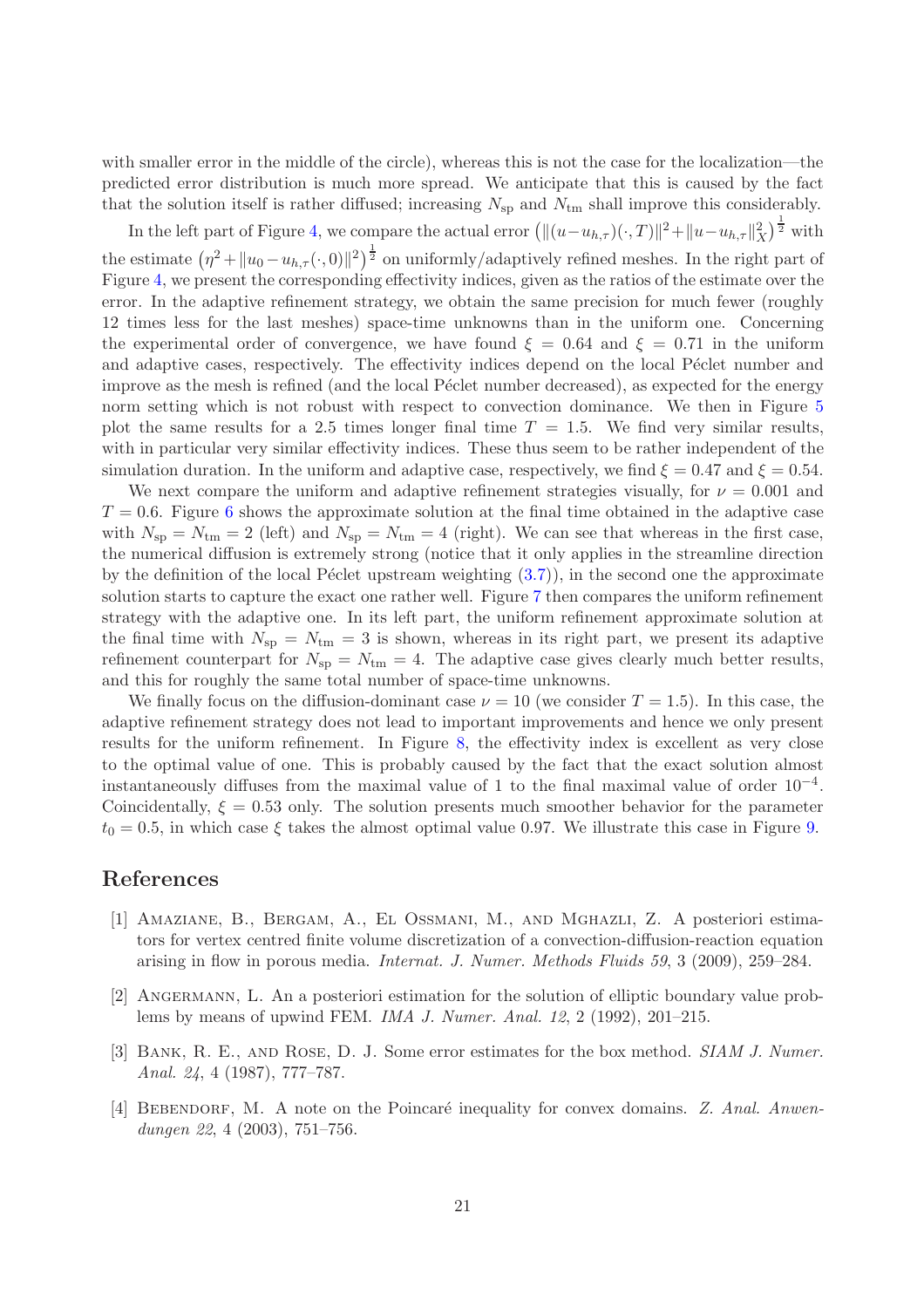

<span id="page-21-0"></span>Figure 2: Nonmatching primal square mesh  $\mathcal{D}_h^n$ , the corresponding dual triangular mesh  $\mathcal{T}_h^n$  (left), and the corresponding tertial triangular mesh  $S_h^{n-1,n}$ h



<span id="page-21-1"></span>Figure 3: Estimated (left) and actual (right) error distribution, adaptive refinement,  $\nu = 0.001$ ,  $T = 0.6$ , adaptively refined mesh with  $N_{\text{sp}} = N_{\text{tm}} = 4$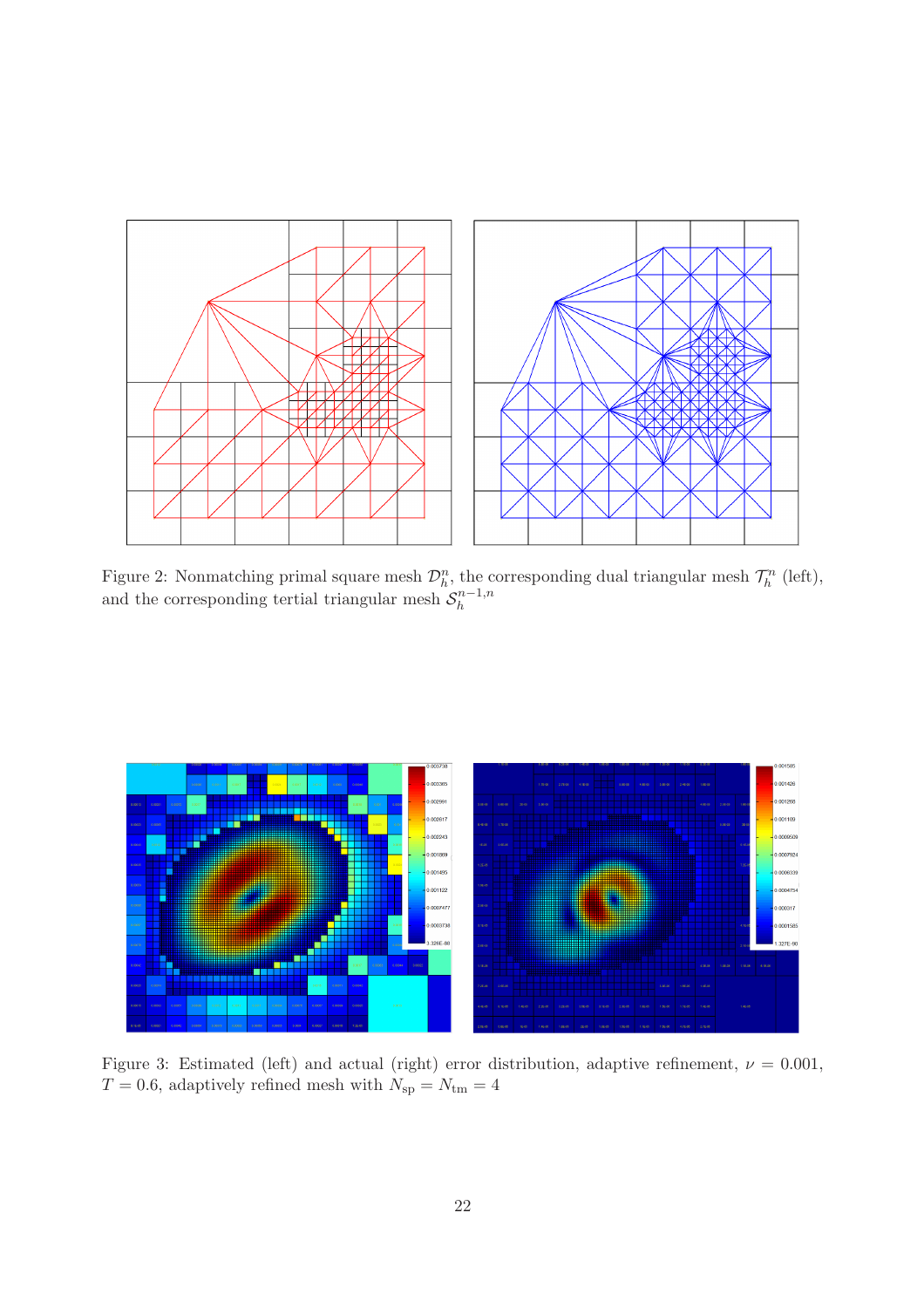

<span id="page-22-1"></span>Figure 4: Estimated and actual errors (left) and corresponding effectivity indices (right),  $\nu = 0.001$ ,  $T = 0.6$ 



<span id="page-22-2"></span>Figure 5: Estimated and actual errors (left) and corresponding effectivity indices (right),  $\nu = 0.001$ ,  $T = 1.5$ 



<span id="page-22-0"></span>Figure 6: Adaptive refinement approximate solutions for  $\nu = 0.001, T = 0.6$ , and  $N_{\rm sp} = N_{\rm tm} = 2$ (left) and  $N_{\rm sp} = N_{\rm tm} = 4$  (right)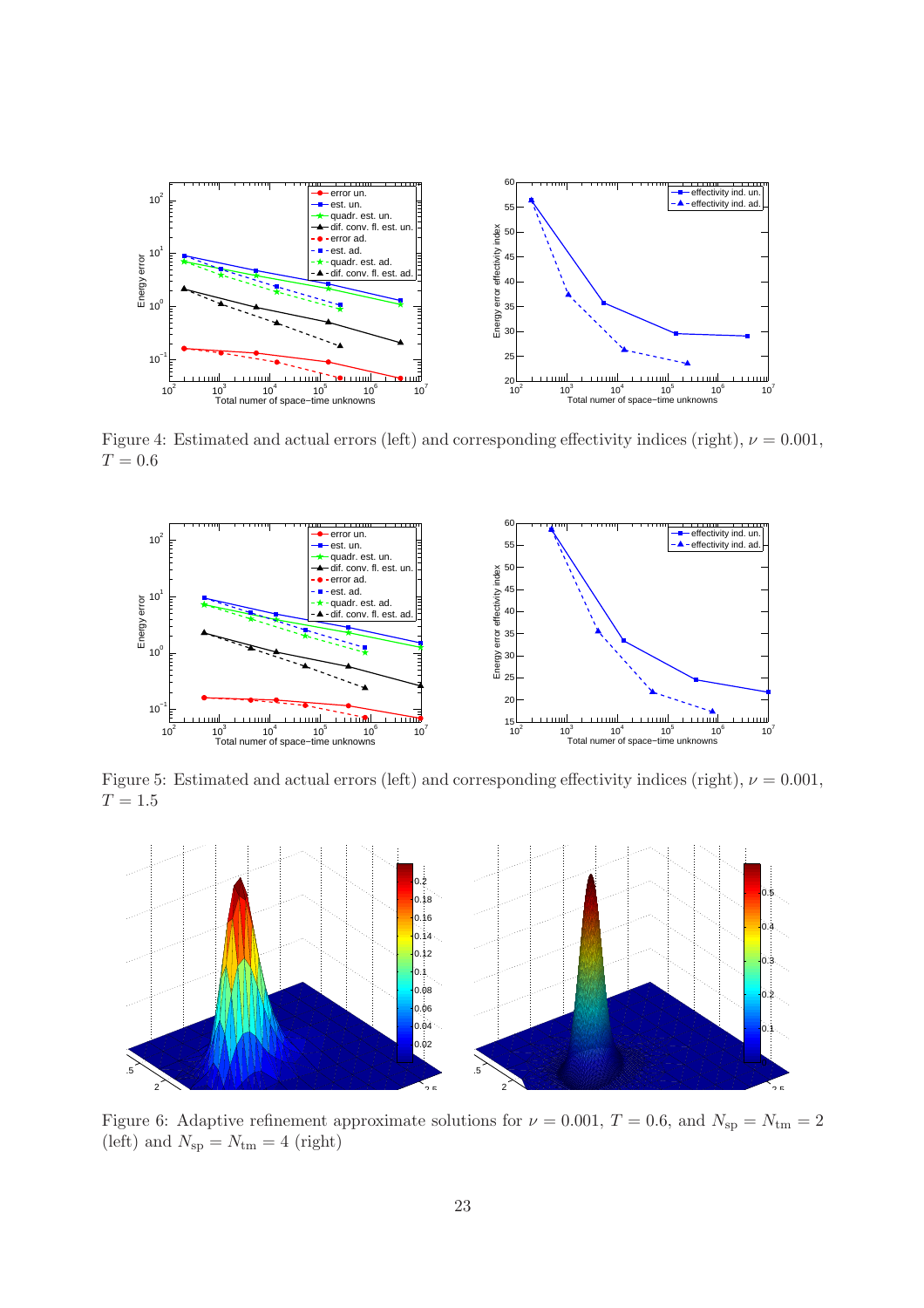

<span id="page-23-0"></span>Figure 7: Uniform refinement approximate solution for  $N_{\rm sp} = N_{\rm tm} = 3$  (left) and adaptive refinement approximate solution for  $N_{\rm sp} = N_{\rm tm} = 4$  (right),  $\nu = 0.001$  and  $T = 0.6$ 



<span id="page-23-1"></span>Figure 8: Estimated and actual errors (left) and corresponding effectivity indices (right),  $\nu = 10$ ,  $T = 1.5$ 



<span id="page-23-2"></span>Figure 9: Estimated and actual errors (left) and corresponding effectivity indices (right),  $\nu = 10$ ,  $T = 1.5$ , and  $t_0 = 0.5$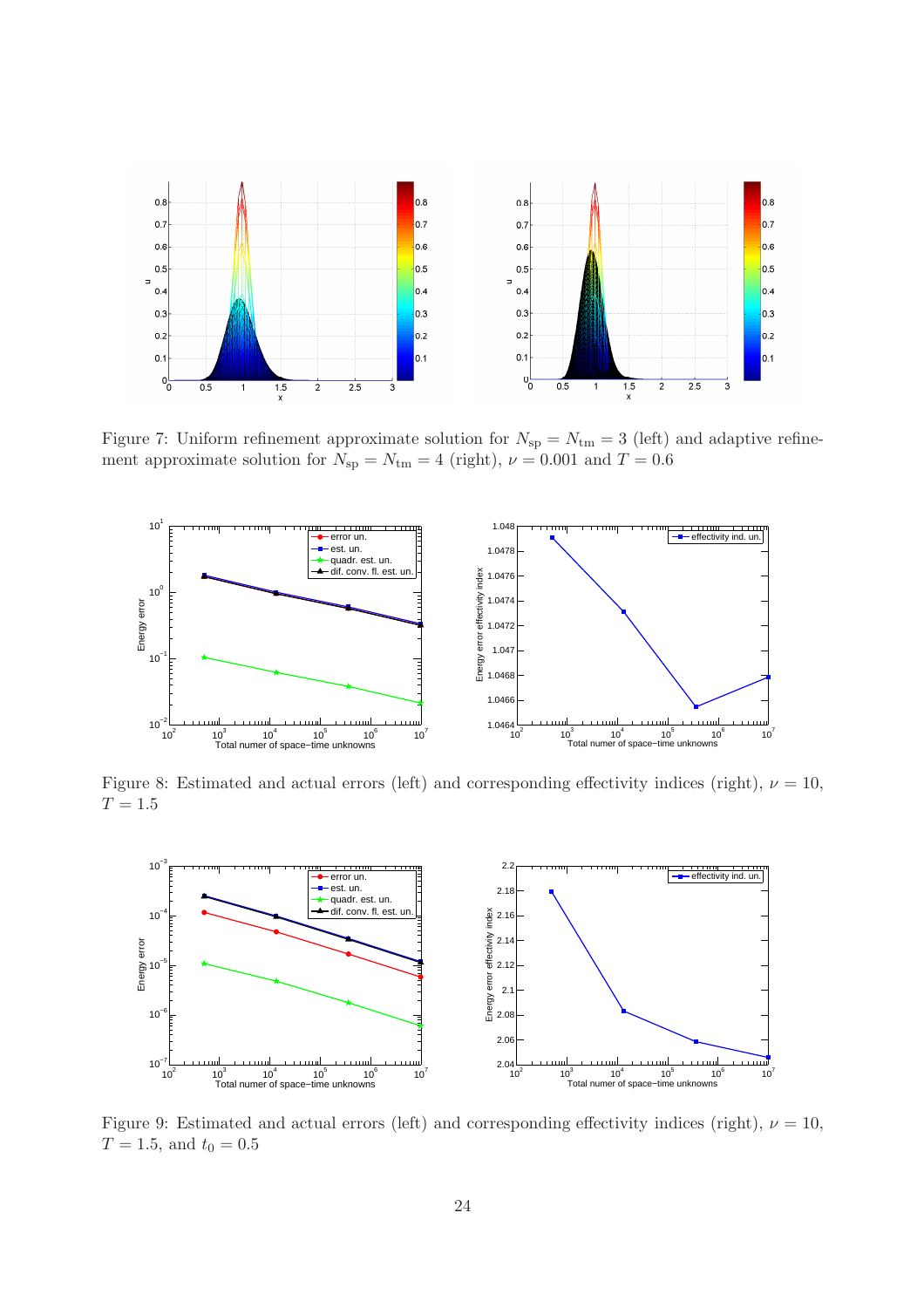- <span id="page-24-13"></span><span id="page-24-12"></span>[5] Brezzi, F., and Fortin, M. Mixed and hybrid finite element methods, vol. 15 of Springer Series in Computational Mathematics. Springer-Verlag, New York, 1991.
- [6] CARSTENSEN, C., AND FUNKEN, S. A. Constants in Clément-interpolation error and residual based a posteriori error estimates in finite element methods. East-West J. Numer. Math. 8, 3 (2000), 153–175.
- <span id="page-24-14"></span><span id="page-24-3"></span>[7] Carstensen, C., Lazarov, R., and Tomov, S. Explicit and averaging a posteriori error estimates for adaptive finite volume methods. SIAM J. Numer. Anal. 42, 6 (2005), 2496–2521.
- [8] CHEDDADI, I., FUČÍK, R., PRIETO, M. I., AND VOHRALÍK, M. Guaranteed and robust a posteriori error estimates for singularly perturbed reaction–diffusion problems. M2AN Math. Model. Numer. Anal. 43, 5 (2009), 867–888.
- <span id="page-24-8"></span><span id="page-24-1"></span>[9] Eriksson, K., and Johnson, C. Adaptive streamline diffusion finite element methods for stationary convection-diffusion problems. Math. Comp. 60, 201 (1993), 167–188, S1–S2.
- [10] Ern, A., Stephansen, A. F., and Vohral´ık, M. Guaranteed and robust discontinuous Galerkin a posteriori error estimates for convection–diffusion–reaction problems. J. Comput. Appl. Math. (2009). Accepted for publication, DOI 10.1016/j.cam.2009.12.009.
- <span id="page-24-11"></span><span id="page-24-9"></span>[11] Ern, A., and Vohral´ık, M. A posteriori error estimation based on potential and flux reconstruction for the heat equation. SIAM J. Numer. Anal. (2010). Accepted for publication.
- <span id="page-24-0"></span>[12] EYMARD, R., GALLOUËT, T., AND HERBIN, R. Finite volume methods. In *Handbook of* Numerical Analysis, Vol. VII. North-Holland, Amsterdam, 2000, pp. 713–1020.
- [13] EYMARD, R., HILHORST, D., AND VOHRALÍK, M. A combined finite volume–finite element scheme for the discretization of strongly nonlinear convection–diffusion–reaction problems on nonmatching grids. Numer. Methods Partial Differential Equations (2009). DOI 10.1002/num.20449.
- <span id="page-24-10"></span>[14] FEISTAUER, M., FELCMAN, J., LUKÁČOVÁ-MEDVID'OVÁ, M., AND WARNECKE, G. Error estimates for a combined finite volume–finite element method for nonlinear convection– diffusion problems. SIAM J. Numer. Anal. 36, 5 (1999), 1528–1548.
- <span id="page-24-7"></span><span id="page-24-5"></span>[15] Felcman, J., and Kubera, P. An adaptive finite volume method for non-stationary problems. In Finite volumes for complex applications V. ISTE, London, 2008, pp. 407–414.
- [16] Ju, L., Wu, W., and Zhao, W. Adaptive finite volume methods for steady convectiondiffusion equations with mesh optimization. Discrete Contin. Dyn. Syst. Ser. B 11, 3 (2009), 669–690.
- <span id="page-24-2"></span>[17] Lazarov, R., and Tomov, S. A posteriori error estimates for finite volume element approximations of convection–diffusion–reaction equations. Comput. Geosci. 6, 3-4 (2002), 483–503. Locally conservative numerical methods for flow in porous media.
- <span id="page-24-4"></span>[18] Nicaise, S. A posteriori error estimations of some cell centered finite volume methods for diffusion-convection-reaction problems. SIAM J. Numer. Anal. 44, 3 (2006), 949–978.
- <span id="page-24-6"></span>[19] Ohlberger, M. A posteriori error estimates for vertex centered finite volume approximations of convection–diffusion–reaction equations. M2AN Math. Model. Numer. Anal. 35, 2 (2001), 355–387.